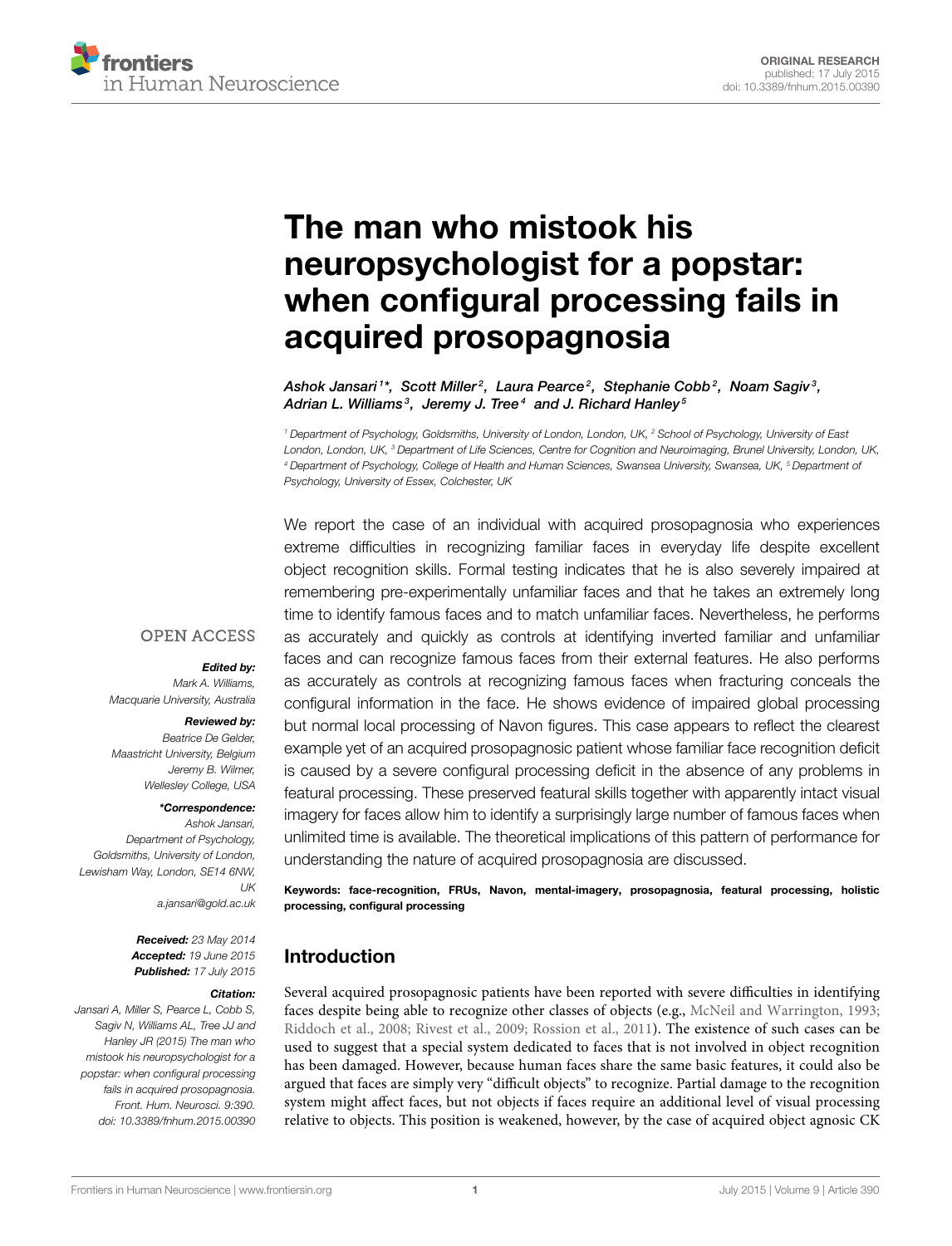[\(Moscovitch et al., 1997\)](#page-14-4) and the case of developmental agnosic AW [\(Germine et al., 2011\)](#page-14-5) who are able to identify faces despite having significant difficulties in recognizing everyday objects.

[Farah](#page-14-6) [\(1990,](#page-14-6) [1991,](#page-14-7) [2000\)](#page-14-8) has claimed that recognition of objects and faces typically rely on two distinct forms of visual processing. In Farah's exposition, objects typically require decomposition into parts before they can be identified. For example, identifying a chair might involve recognizing that it has some legs, a flat surface on top of these legs and some sort of back section. The ability to interpret and encode individual parts will be referred to here as "featural processing." Conversely, Farah claimed that faces cannot be recognized by decomposition into parts and are therefore recognized almost exclusively using another system that sees the whole. The ability to combine individual parts into a whole has been given various names by different authors such as holistic, gestalt, or configural processing (e.g., [Calis et al., 1984;](#page-14-9) [Diamond and Carey, 1986;](#page-14-10) [Young et al.,](#page-14-11) [1987;](#page-14-11) [Moscovitch et al., 1997;](#page-14-4) [Barton, 2009;](#page-13-0) see [Maurer et al.,](#page-14-12) [2002](#page-14-12) for a review). In this paper, following [Maurer et al.](#page-14-12) [\(2002\)](#page-14-12) we will use holistic to refer to the ability to "glue" individual elements of a face into a coherent whole and configural to refer to "firstorder relations that define faces (i.e., two eyes above a nose and mouth)" (p. 255).

Can the dissociation between object agnosia and prosopagnosia be explained solely in terms of the distinction between featural and configural processing? There is strong evidence that the agnosic patient CK [\(Moscovitch et al., 1997;](#page-14-4) [Moscovitch and Moscovitch, 2000\)](#page-14-13) has preserved configural processing despite impaired featural processing. CK could recognize familiar faces whenever the configural information appeared to be accessible from the visual stimulus. He therefore performed well-when faces were presented as cartoons, as caricatures, in disguise, and when a single internal feature had been removed. He could also recognize famous faces when all of the external features had been removed, and when they were vertically misaligned. Crucially, however, CK was severely impaired at recognizing inverted famous faces where the configural information is hard to extract. He also performed poorly on other facial recognition tasks in which the configural information was reduced or absent such as recognition of famous faces from their external features and recognition of horizontally misaligned famous faces. Although normal controls were inconvenienced by these manipulations, they all performed very much better than CK. Presumably this is because their object recognition system (unlike that of CK) is able to perform some degree of compensatory feature-based processing on a face when configural information cannot be accessed. On the basis of CK's preserved and impaired pattern of performance with faces, [Moscovitch et al.](#page-14-4) [\(1997,](#page-14-4) p. 592) concluded that the ability to identify faces depends crucially on the "spatial relations of the internal features of a face (the eyes, the nose, and the mouth) to each other" and is quite separate from the ability to recognize objects.

Important evidence concerning the existence of a configural deficit in prosopagnosia has come from the study of patient PS who has no low level visual processing impairments. PS is able to distinguish Arcimboldo faces and Mooney faces [\(Rossion et al., 2011\)](#page-14-3) from non-facial stimuli accurately and at normal speed. This finding suggests that she has preserved ability to process faces holistically. However, PS is severely impaired at matching upright unfamiliar faces (Busigny and Rossion, [2010\)](#page-14-14), but performs as accurately and quickly as controls at matching inverted unfamiliar faces. This dissociation suggests that she can use featural but not configural information to distinguish one face from another. Further evidence of a configural deficit is that PS shows no evidence of perceiving facial features or facial composites more accurately when they appear in the context of a whole face [\(Ramon et al., 2010\)](#page-14-15) than when they appear alone. This finding suggests that she processes individual facial features independently of the overall facial configuration. Another acquired prosopagnosic (GG) also showed no face inversion effect, no face composite effect and no part-whole advantage on unfamiliar face recognition tasks, consistent with impaired configural but preserved featural processing [\(Busigny et al., 2010\)](#page-14-16). [Barton et al.](#page-13-1) [\(2003\)](#page-13-1) reported an acquired prosopagnosic who could detect facial feature changes but was relatively insensitive to manipulations that distorted overall facial geometry of unfamiliar faces. Similar results have also been reported by de Gelder and colleagues (e.g., Huis In 't Veld et al., [2012\)](#page-14-17) with individuals who have the developmental variant of prosopagnosia.

Such studies provide convincing evidence that the problems that prosopagnosic patients such as PS and GG experience in processing unfamiliar faces are associated with a configural processing deficit. Nevertheless, there is less evidence that the core deficit in recognizing familiar faces in acquired prosopagnosia is caused by a configural processing impairment. It has never been demonstrated that prosopagnosic patients perform well at identifying familiar faces when featural rather than configural processing appears to be critical for recognition. For example, PS was impaired relative to controls at recognizing the inverted faces of the students that she taught (Busigny and Rossion, [2010\)](#page-14-14). Similar findings in another individual with acquired prosopagnosia were reported by [Rivest et al.](#page-14-2) [\(2009\)](#page-14-2), who performed much worse than controls at identifying familiar faces even when they were inverted or fractured.

Such findings raise the possibility that the core deficit in recognizing familiar faces in at least some forms of prosopagnosia is at a deeper level than a purely configural processing deficit. For example, [Burton et al.](#page-14-18) [\(1991\)](#page-14-18) and [Burton and Young](#page-13-2) [\(1999\)](#page-13-2) argue that associative prosopagnosics have an impairment at the level of face recognition units (FRUs). More precisely, they claim that the appropriate FRU may be activated when a familiar face is seen, but the connections between the FRU and stored knowledge about the person are so weak that the face is not overtly recognized. On the assumption that the same FRUs are used to recognize familiar faces regardless of orientation, an impairment of this kind should affect recognition of familiar faces regardless of whether they are presented upright, inverted or fractured. The view that the familiar face identification impairment in prosopagnosia is caused by a configural processing deficit would therefore be bolstered if a patient can be found whose performance when recognizing familiar faces shows preserved featural but impaired configural processing. Despite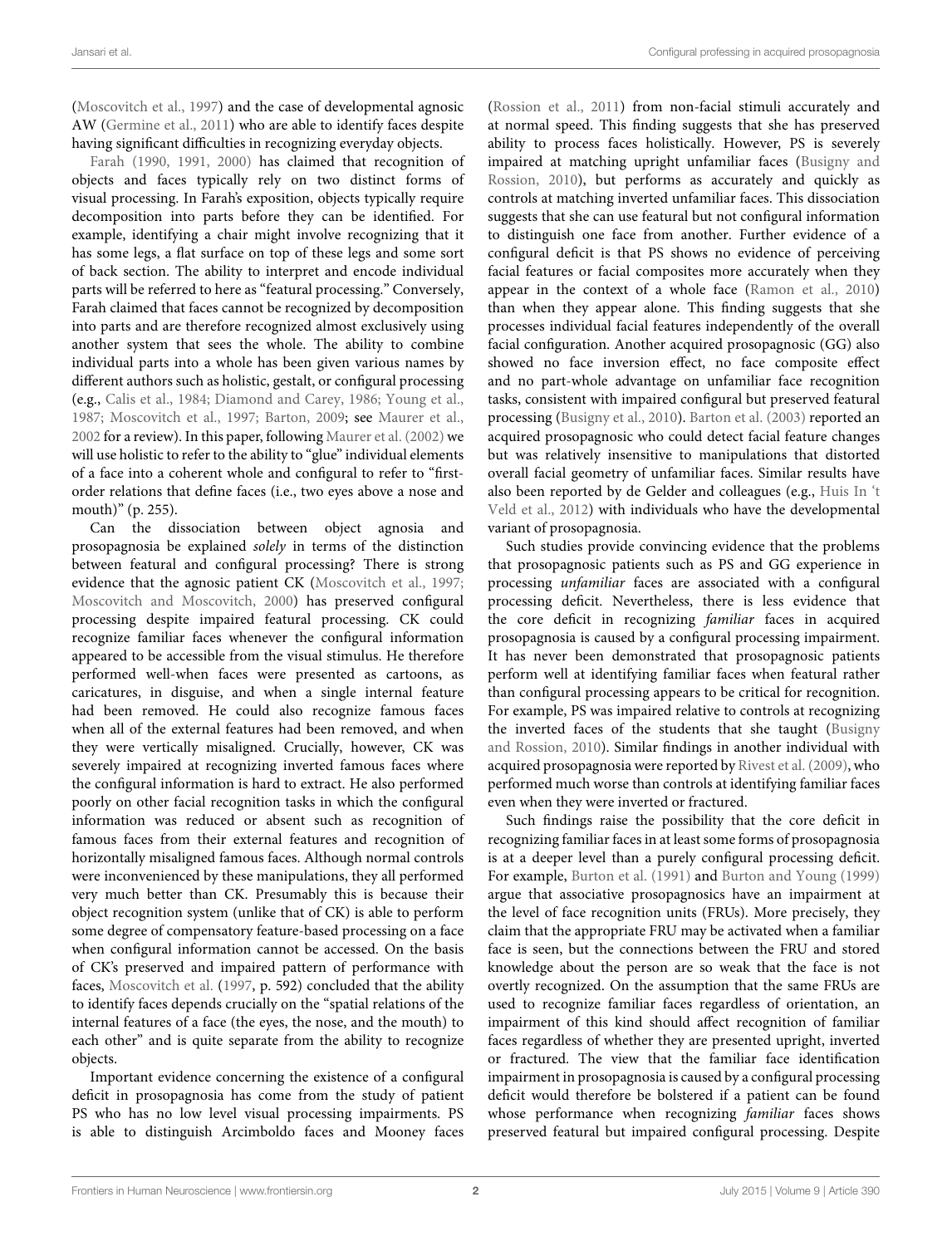performing badly on tests with unfamiliar faces that require configural processing, such a patient might perform well at familiar face processing tasks such as inverted or fractured face recognition. Below we report the case of an individual (DY) who appears to fit this profile. As we will demonstrate, however, his performance is different in some interesting respects from that typically found in acquired prosopagnosia.

A total of nine studies are presented, two demonstrating the specificity of DY's prosopagnosia, four manipulating levels of configural and featural processing of faces, one manipulating global vs. local processing of non-face stimuli and two investigating visual imagery for famous faces. Experiment 1 addresses DY's ability to make within-category discriminations for non-face visual objects, while Experiment 2 assesses his performance on a visual recognition task of objects and famous faces that have been matched for difficulty. Experiment 3 uses the classic face inversion study to demonstrate the impact of this paradigm on DY's processing of unfamiliar faces while Experiment 5 addresses the impact of inverting a small set of famous faces that he sometimes recognizes. Experiments 4 and 6 use variants of paradigms devised by Moscovitch et al. to pit featural and configural processing against one another using familiar faces. Experiment 7 uses a classic cognitive paradigm devised by [Navon](#page-14-19) [\(1977\)](#page-14-19) to investigate global and featural processing in non-facial stimuli. This experiment provides evidence that DY's configural deficit is of a general kind and is not confined to the processing of facial materials. Finally, Experiment 8 adapts the [Young et al.](#page-15-0) [\(1994\)](#page-15-0) approach to looking at mental imagery for faces in the patient using a forced-choice recognition task while Experiment 9 addresses this issue using a free recall paradigm.

# Case History

DY is a right-handed male sales executive born in 1946. After a routine eye check in 1999, a left homonymous hemianopia was revealed and a subsequent MRI scan identified a large arteriovenous malformation (AVM) located in the right posterior hemisphere. In 2000, DY was treated with embolization of the AVM which involves obstruction of the AVM blood vessels with a special glue. This was followed by gamma-knife surgery which captured 90% of the malformation. This is a procedure for treating tumors and AVMs using gamma radiation delivered to a precise location by concentrating multiple beams from weaker sources. In 2001, DY suffered a right occipital intracerebral hemorrhage resulting from bleeding from the AVM. **[Figure 1](#page-3-0)** presents two T2-weighted fluid attenuated inversion recovery (FLAIR) images taken 10 years later in 2011 illustrating DY's lesion. The MR signal from the CSF is suppressed and results in the lesion being more prominent. DY's lesion appears to be confined to the posterior RH, but affecting parietal, temporal, and a large part of the occipital lobe. Regions affected include the precuneus, the cuneus, and lingual gyrus. Also affected are middle temporal and fusiform gyri in the temporal lobe, and the middle and inferior occipital gyri. The regions affected include Brodmann areas 7, 17–19, and 37.

DY recovered in hospital and reported significant cognitive difficulties, mostly memory problems and disorientation. DY felt very distressed because he did not recognize his wife or grandchildren when they came to visit him in hospital. After leaving hospital, DY reported several cognitive difficulties. Initially he experienced confusion in certain situations such as looking at items in the fridge, and he found looking at the shelves in supermarkets unbearable. DY described the experiences, in his own words as "dyslexia of the eyes." Most of these initial difficulties resolved, but his ability to recognize faces has never returned to normal. DY recalls an incident when shopping with his wife, where they separated. Later, upon seeing him again in the street, his wife walked toward him and waited to be acknowledged; he did not recognize her and walked straight past. He has now adopted techniques such as remembering his wife's clothes if they go out so that he can tell who she is when in crowds. DY reports that he is often able to perform relatively well in everyday life with his impairment because if he is expecting to see somebody in a location he is more likely to recognize them successfully by using memory of voices or clothing. In fact, using his very strong visual memory skills, he is able to disguise an extremely profound impairment.

During preliminary testing, analysis of DY's verbal protocol while naming faces suggested that the majority of his correct recognitions were based on individual features found in faces rather than a simple recognition of the face. During this phase of testing, he named a picture of his neuropsychologist (and first author, AJ) as the popstar George Michael. Whilst incorrect, this showed that DY was using AJ's goatee beard, slightly darker skin and gold earring to arrive at the name of George Michael. Now that DY associates the goatee beard with AJ, he has commented a number of times that if AJ shaves off the goatee beard, he will no longer be able to "recognize" him.

DY currently reports no noticeable difficulties with recognizing objects but does have difficulty in finding his way, and often has to ask for directions. There were no indications of difficulties with reading or with color recognition. There was no evidence of a loss of long term memory. The studies reported were conducted over a period of 5 years starting when DY was 60 years of age and in generally good health.

# **Participants**

DY's performance was assessed relative to either published norms or against a group of age and WTAR-IQ [\(Wechsler, 2001\)](#page-14-20) matched healthy male control participants. Due to the long timespan of the studies reported, different sets of controls were used for each study. [Crawford and Garthwaite's](#page-14-21) [\(2002\)](#page-14-21) method for comparing a single case with a group of control subjects was used for statistical comparison of DY's performance against that of the controls.

# Ethical Approval

All the studies described received approval from the University of East London's Ethics Committee.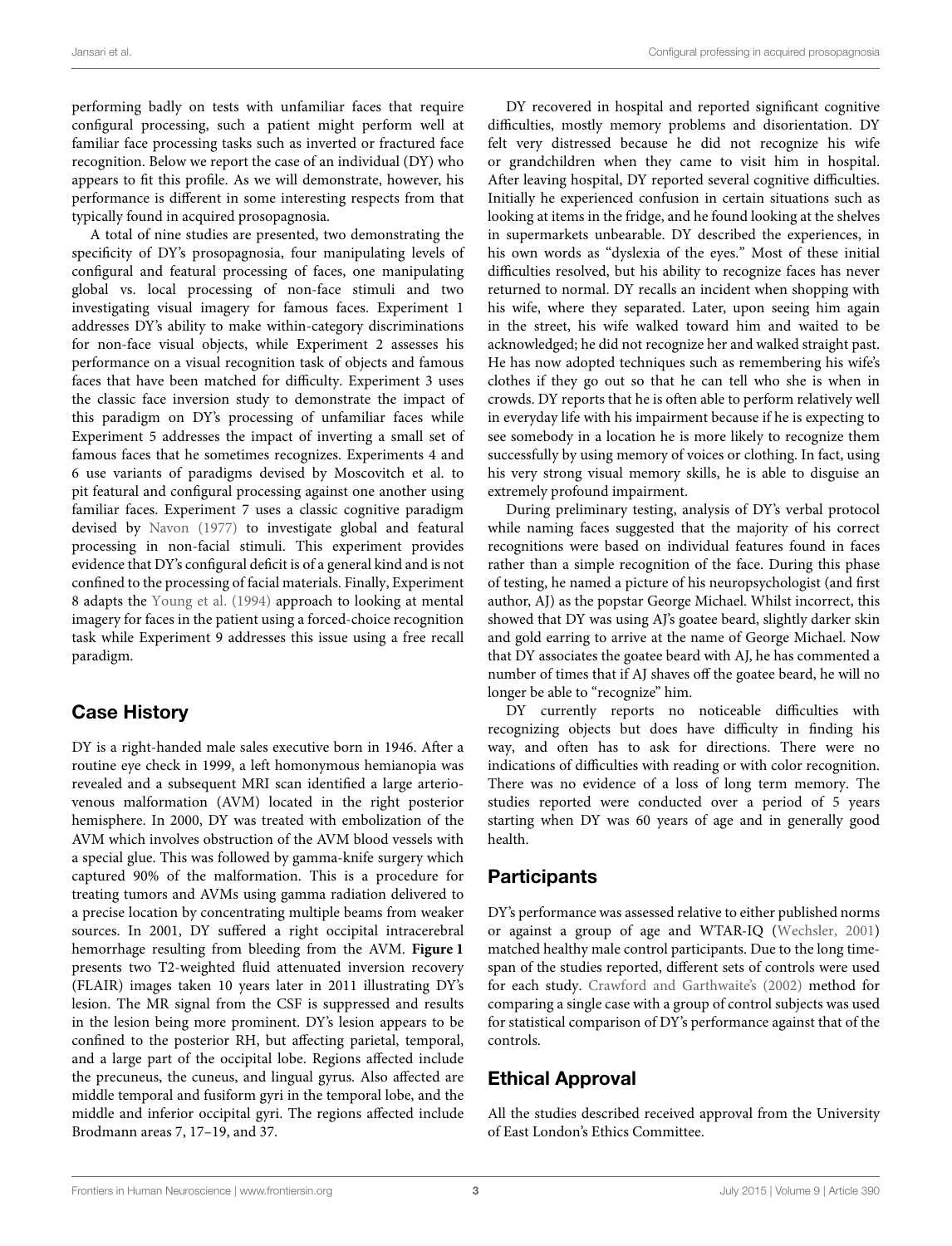

<span id="page-3-0"></span>FIGURE 1 | Two axial T2 FLAIR MR images showing the location of DY's lesion (1  $\times$  1 mm in-plane resolution, 3 mm slice thickness; slice locations relative to the nasion are as follows: (A) −35 mm, (B)

hemisphere (predominantly occipital, but also including the precuneus), and extending ventrally into temporal lobe regions.

# Background Testing/Standard Cognitive Functioning

### Visuo-Spatial Processing

#### Visual Object and Space Perception Battery (VOSP; [Warrington and James, 1991\)](#page-14-22)

DY was normal on five out of the eight subtests of the VOSP (**[Table 1](#page-4-0)**) and his main impairments were on the object identification tasks of "silhouettes" and "progressive silhouettes." In these tests, only the outline forms of the objects are visible. Poor performance on all of these tests suggests that DY suffers from difficulties with recognition of the outlines of shapes, termed, global forms. In object decision tasks when the parts of the objects are available, performance is at a normal level.

# Birmingham Object Recognition Battery (BORB;

[Riddoch and Humphreys, 1993\)](#page-14-23)

On this extensive test of visuo-spatial abilities which addresses different levels of visual processing, DY's performance was within the normal range on all tests apart from overlapping figures and matching horizontal lines (**[Table 1](#page-4-0)**). He was able to recognize individual letters, geometric shapes, and line drawings with no difficulty; however, when these were overlapped with each other, DY's performance time in correctly naming the figures fell outside the normal range.

#### Facial Expressions of Emotions: Stimuli and Tests (FEEST; [Young et al., 2002\)](#page-15-1)

In this test of ability to process emotions from faces, a series of faces showing six standard emotions are presented on a computer screen with six verbal labels corresponding to each emotion. Apart from particular problems in identifying the "anger" emotion, DY's performance was within one standard deviation of the control mean and was often superior.

# Recognizing Mooney faces [\(Busigny et al., 2010\)](#page-14-16)

Mooney faces are two-tone black and white pictures of faces that do not contain clear facial features. It is difficult to see them as faces when they are presented as inverted. This finding suggests that holistic processing is required in order to identify Mooney faces accurately.

The procedure developed by [Busigny et al.](#page-14-16) [\(2010\)](#page-14-16) was used with DY. Busigny et al.'s procedure involved presentation of 80 black and white Mooney faces selected from an original set created by Schurger and colleagues (Art of Science Competition, Princeton University, [http://www.princeton.edu/](http://www.princeton.edu/artofscience/gallery) [artofscience/gallery\)](http://www.princeton.edu/artofscience/gallery). The 80 stimuli were presented both upright and upside-down randomly in two blocks of 80 trials. Each stimulus was presented on a gray background and the participant had to decide whether or not they saw a face by pressing one of two keys on the computer keyboard; they were informed that they should only use the "face" response if they saw a face upright and that anything else should be categorized as a non-face. Participants were instructed to respond as accurately and as quickly as possible. Following their response, a central fixation cross was presented for 300 ms and then a gray screen for 300 ms before the next stimulus.

The results showed that DY was correct on 127/160 correct which was significantly different from that of his matched controls  $(M = 146.4, SD = 7.2), t_{(7)} = 2.54, p = 0.019.$ DY's average response time per trial was 1317 ms which was also significantly different to that of the controls ( $M = 940$  ms;  $SD = 117$ ,  $t_{(7)} = 3.04$ ,  $p = 0.009$ . It therefore appears that DY, has an impairment in holistic processing of unfamiliar faces.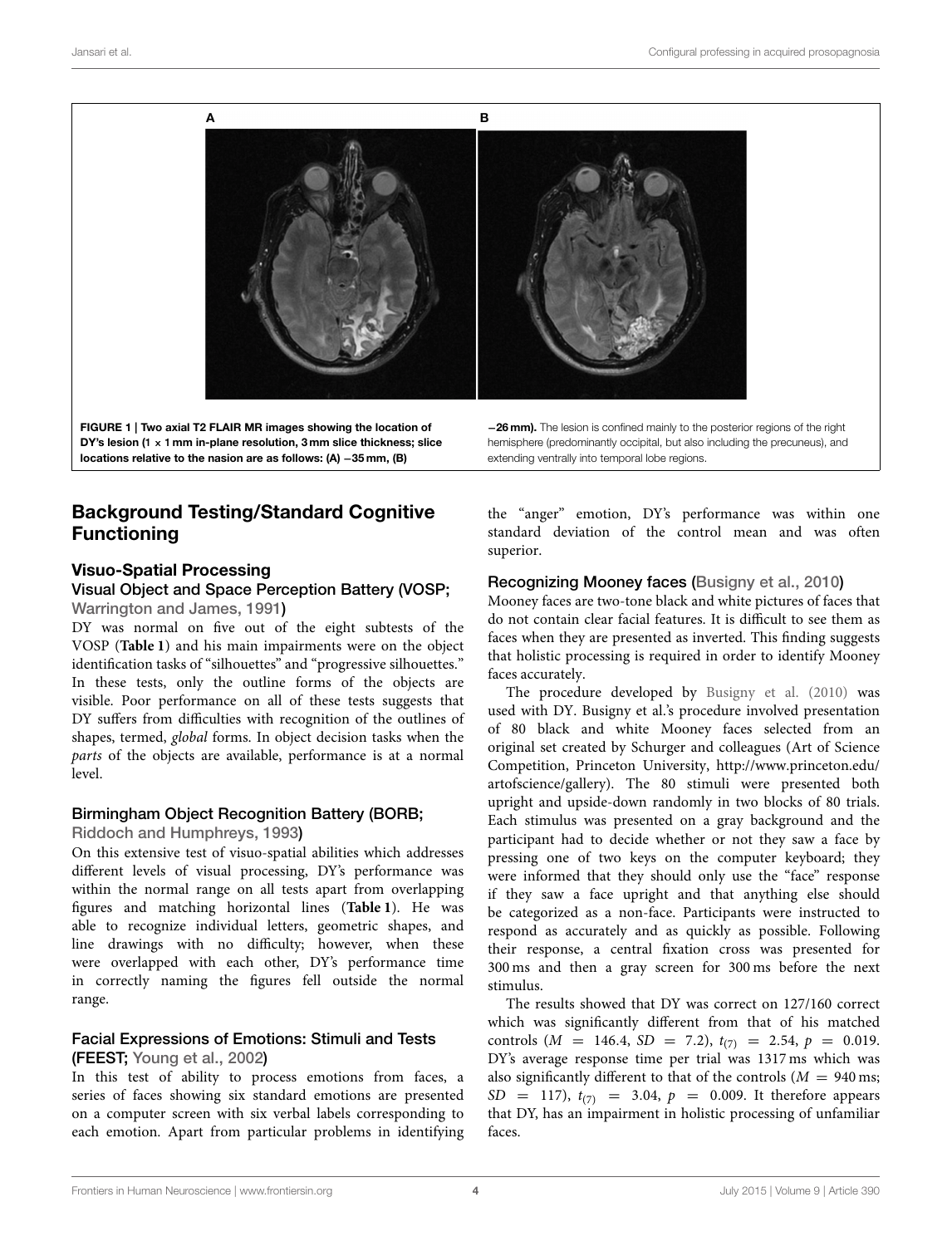<span id="page-4-0"></span>TABLE 1 | Breakdown of DY's performance on VOSP and BORB subtests.

| Test        | Sub-test                  | DY's performance                     | Interpretation |  |  |
|-------------|---------------------------|--------------------------------------|----------------|--|--|
| VOSP        | Incomplete letters        | 19/20                                | Normal         |  |  |
|             | Silhouettes               | 14/30                                | Impaired       |  |  |
|             | Object decision           | 16/20                                | Normal         |  |  |
|             | Progressive silhouettes   | 11/20                                | Impaired       |  |  |
|             | Dot counting              | 10/10                                | Normal         |  |  |
|             | Position discrimination   | 15/20                                | Impaired       |  |  |
|             | Number location           | 8/10                                 | Normal         |  |  |
|             | Cube analysis             | 10/10                                | Normal         |  |  |
| <b>BORB</b> | Copying simple shapes     | Accurate copying                     | Normal         |  |  |
|             | Length match (Horizontal) | 20/30                                | Impaired       |  |  |
|             | Length match (Vertical)   | 26/30                                | Normal         |  |  |
|             | Size match                | 26/30                                | Normal         |  |  |
|             | Orientation match         | 25/30                                | Normal         |  |  |
|             | Gap match                 | 37/40                                | Normal         |  |  |
|             | Overlapping figures       | Paired letters (1.0:1.2)             | Normal         |  |  |
|             |                           | Triple letters (1.0:12)              | Impaired       |  |  |
|             |                           | Paired geometric<br>shapes (1.0:1.1) | Impaired       |  |  |
|             |                           | Triple geometric<br>shapes (1.0:1.2) | Impaired       |  |  |
|             |                           | Line Drawings<br>(1.0:1.4)           | Impaired       |  |  |
|             | Minimal feature match     | 25/25                                | Normal         |  |  |
|             | Foreshortened view        | 25/25                                | Normal         |  |  |
|             | Object decision           | 114/128                              | Normal         |  |  |

### Benton Face-Matching Test [\(Benton and van Allen,](#page-13-3) [1968\)](#page-13-3)

On the Benton Face-Matching Test, DY's score of 41 placed him just within normal limits. At face value, this result could be interpreted as normal face perception. Indeed, De Renzi and Pellegrino's [\(1998\)](#page-14-24) case Anna, similar to DY, did not exhibit object agnosia and showed poor performance on a range of face-perception tasks. [De Renzi et al.](#page-14-25) [\(1991\)](#page-14-25) took Anna's normal performance on the Benton test as implying intact face perception. However, [Duchaine and Nakayama](#page-14-26) [\(2004\)](#page-14-26) have shown that this test has poor specificity for picking up face recognition difficulties. Further, [Farah](#page-14-7) [\(1991\)](#page-14-7) rightly cautions against using just accuracy for interpreting performance on this task since this can mask an abnormal strategy (an issue that is very relevant to DY's performance in Experiment 6 of the current study—see later). As pointed out by [Newcombe](#page-14-27) [\(1979,](#page-14-27) p. 319) "Some prosopagnosic patients are reported to match faces normally... Latencies, however, are not invariably measured." To address this issue, DY's performance on the test was timed and it was found that he took 12 min to complete the task. This is an extremely slow time and DY (who tends to verbalize his thoughts when performing such tasks) laboriously compared different features to arrive at his seemingly "normal" accuracy score. The conclusion is therefore that DY's overall processing of the unfamiliar faces on this task is abnormal. This suggests finds it difficult to use





<span id="page-4-1"></span>configural information to distinguish one unfamiliar face from another.

# Experiment 1: Within-category Naming

In order to evaluate the specificity of DY's visual recognition abilities, his within-category naming was assessed.

### Stimuli and Procedure

Participants were shown a series of 20 images of familiar objects in each of four categories (national flags, types of car, famous buildings, and football shirts) and were asked to name each exemplar. All exemplars of flags, with a few exceptions, conform to the same rectangular shape and therefore the only way to name the country is by processing the specific information within the flag. Similarly, cars tend to conform to a prototypical shape but differ along dimensions such as relative sizes of different parts, insignias, etc. The exemplars of buildings were chosen so that there were visually similar exemplars such as famous bridges. Finally given DY's interest in football, shirts belonging to teams in the English Premier League were used; as in the case of flags, all football shirts have the same shape and so identity of the particular football club needs to be done by analysis of each exemplar's colors and insignias.

### **Participants**

DY's responses were compared to those of eight healthy male controls matched for age (range 55–65 years, mean 60.9 years) and education.

# Results and Discussion

**[Figure 2](#page-4-1)** shows DY's performance compared to that of the controls and shows that he was within one standard deviation or less of the control mean and therefore within normal limits (all  $p > 0.05$ ). This finding demonstrates that DY does not show a within-category recognition deficit, implying that his naming difficulties are restricted to faces.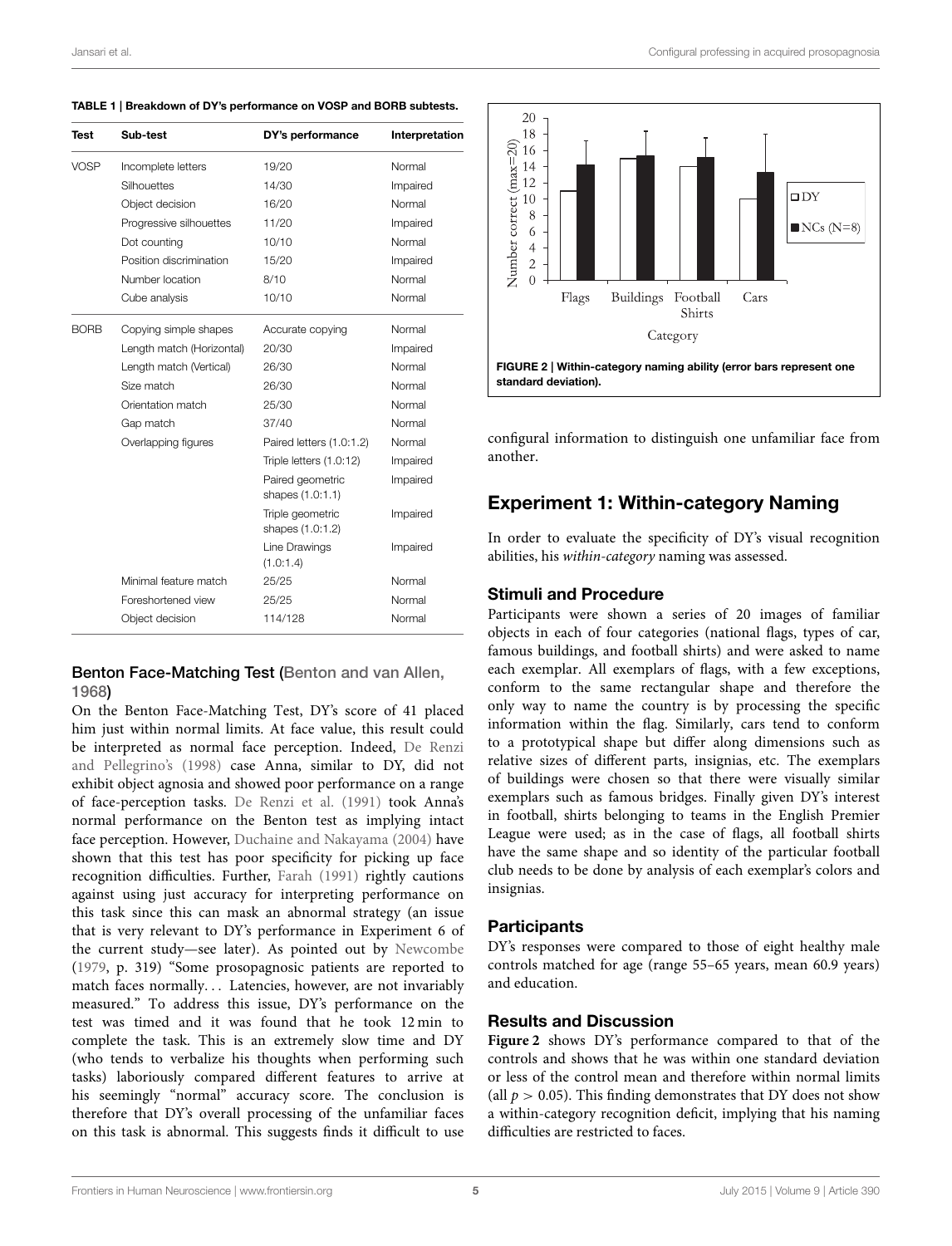# Experiment 2: Familiar Object and Face **Recognition**

One criticism that can be leveled against using intact object recognition in the context of face recognition difficulties to suggest a specific impairment in the latter ability is that normal controls are likely to perform near ceiling levels on both recognition tasks involving faces and everyday objects [\(Farah,](#page-14-28) [1994\)](#page-14-28). Judging a neuropsychological patient's performance as 'intact' relative to such ceiling effects therefore can be questionable. To overcome this potential criticism, DY was administered a naming test in which the difficulty of faces and objects had been titrated to be of equal difficulty.

### Stimuli and Procedure

The Essex-Exeter Matched Difficulty Object and Faces tests [\(Lyons et al., 2002\)](#page-14-29) test has been specifically created to include sets of objects and faces that have been matched for naming difficulty such that normal performance on neither test is at ceiling levels. The test consists of four subsections, two for faces and two for objects. Each of the subsections contains 31 items resulting in a total of 62 items being presented for each category. Stimuli are presented on a computer screen for an unlimited time with the participant having to provide the name or sufficient semantic information to demonstrate recognition. DY's responses were compared to those of the mean and standard deviation for the 50 participants in the original [Lyons et al.](#page-14-29) [\(2002\)](#page-14-29) paper.

# Results and Discussion

DY named 35/62 of the objects ( $M = 41.2$ ,  $SD = 6.5$ ) showing that even when items have got quite specific names (e.g., puffin) he performs within the control range,  $t_{(49)} = 0.94$ ,  $p > 0.05$ . His responses were both accurate and fast. DY achieved a score of  $33/62$  ( $M = 42.2$ ,  $SD = 12.6$ ) for face naming, which is also within the normal range,  $t_{(49)} = 0.72$ ,  $p > 0.05$ . This performance seems paradoxical for an individual who claims not to be able to recognize his wife and other close family members. However, as with his performance on the Benton test, it is important to take account of the method that he used to achieve such a level of performance. Unlike his rapid responses to objects, DYs responses to faces were slow and faltering. Analysis of his verbal protocol while naming faces suggested that the majority of his correct responses were based on individual features found in faces rather than a "normal" recognition of the face<sup>1</sup>. For example, when shown an iconic picture of Marilyn Monroe, it took DY 7 s to arrive at a name and then said that it was a guess based on her beauty spot and the shape of her lips! Also, rather than stating who the person was, he asks the question "Is that Marilyn Monroe?" In sum, although sometimes DY is able to recognize faces, his method of doing so is far from normal and we believe that the apparently normal accuracy score for naming faces masks a profound face recognition difficulty. In Experiment 4, we will demonstrate formally this impairment by measuring RT as well as accuracy when investigating DY's ability to recognize famous faces. Experiment 3 examines learning of unfamiliar faces because featural cues to identity are much less likely to be available to DY with unfamiliar than with famous faces.

# Experiment 3: Cambridge Face Memory Test [\(Duchaine and Nakayama, 2006\)](#page-14-30)

The [Duchaine and Nakayama](#page-14-30) [\(2006\)](#page-14-30) Cambridge Face Memory Test provides an opportunity to investigate whether DY is significantly impaired at learning new faces. It is designed to explore recognition memory for unfamiliar faces in both upright and inverted conditions. The standard finding from normal controls is superior memory for faces when seen upright compared to when seen inverted. This "face inversion effect" has been used as a hallmark indication of the special nature of face processing as under normal circumstances, faces are processed as a configural whole. However, when faces are inverted, this dedicated form of processing is disrupted, increasing the reliance on featural processing. If DY's normal accuracy for familiar faces in Experiment 2 is associated with excellent featural processing and impaired configural processing, it would follow that DY should show a greatly reduced face inversion effect relative to controls.

# Stimuli and Procedure

Duchaine and Nakayama's standard procedure was employed. Briefly, participants are presented with black and white images of unfamiliar faces to memorize. Immediately after a set of learning trials for each face or set of faces, the participant is asked to select the target from among an array that includes two distractors. There are three stages increasing in difficulty with a different number of stimuli for each section: Introductory ( $N = 18$ ), Novel  $(N = 30)$ , Novel + Noise  $(N = 24)$ . The test was completed by DY and each normal control participant in an upright condition followed by the inverted condition. (It should be noted that while inverting a face could involve disruption of configural processing, the CFMT also introduces an additional memory component because there is a delay between initial learning of the to-berecognized upright face and the test trials with inverted faces. Therefore, we acknowledge that there is a contamination of a pure inversion effect as measured by the CFMT. However, since many other research groups have used this measure, we do so while acknowledging this caveat).

# **Participants**

DY's performance was compared to that of 10 normal controls matched for age and WTAR IQ. The controls had a mean age of 59.2 (range 51–67) and mean IQ of 104.7 (range 92–115).

# **Results**

**[Table 2](#page-6-0)** presents the performance of DY and the NCs as a function of condition, broken down by sub-category within condition. As expected, collapsing across the different conditions, the NCs show a superiority for recognizing faces upright compared to inverted,  $t_{(9)} = 6.47$ ,  $p < 0.001$ . Conversely, DY

<span id="page-5-0"></span><sup>1</sup>Two examples of DY's face recognition problems are presented in the Supplementary Material. DY was asked if he knew the name of the celebrity and if he provided a name, to give a rating from 1 to 10 of his confidence.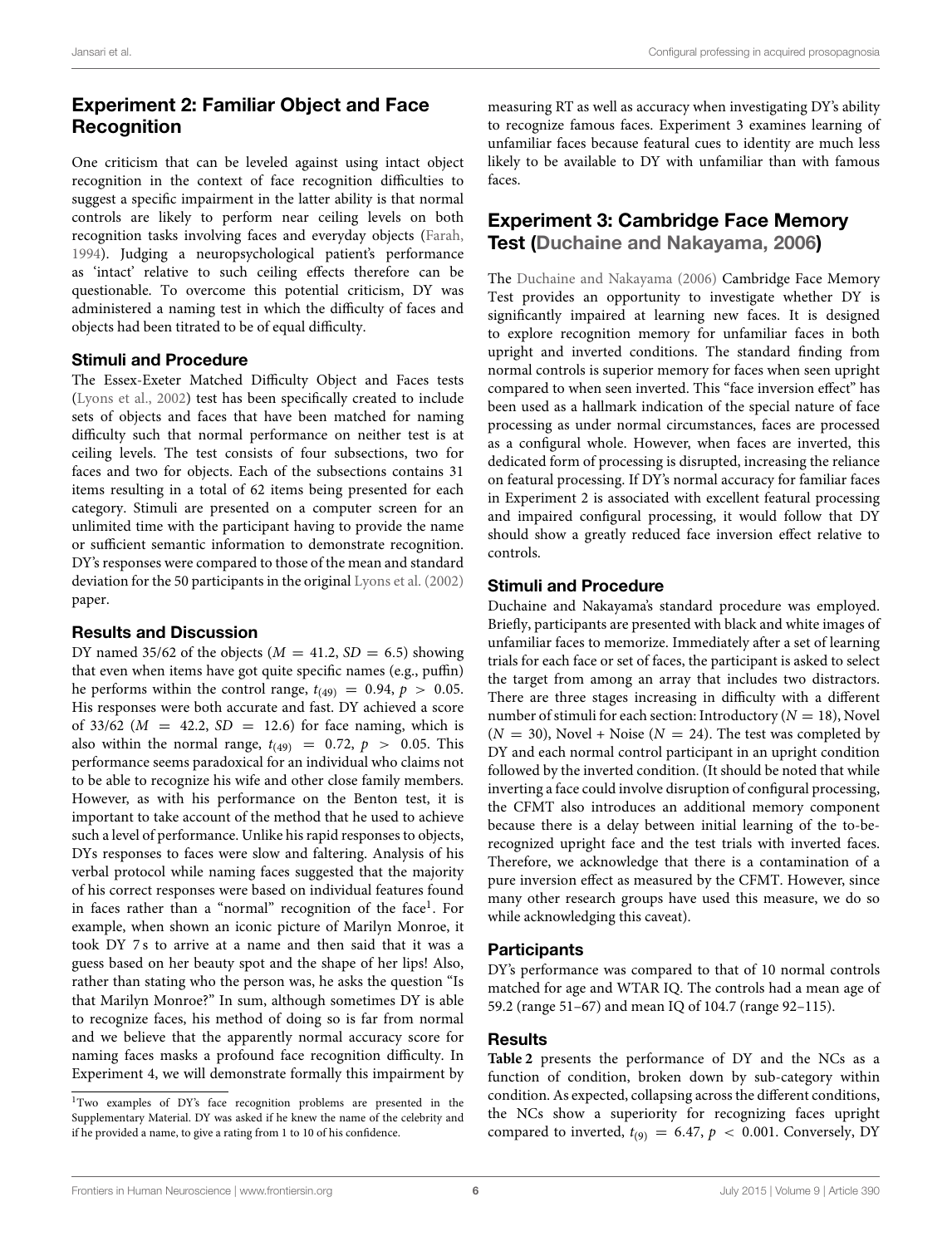<span id="page-6-0"></span>TABLE 2 | Performance on Cambridge Face Memory Test (standard deviations in parentheses).

| Condition |                             | DY | $NCs (N = 10)$ |  |  |
|-----------|-----------------------------|----|----------------|--|--|
| Upright   | Introductory ( $max = 18$ ) | 12 | 17.7(0.5)      |  |  |
|           | Novel ( $max = 30$ )        | 7  | 17.6(4.1)      |  |  |
|           | Novel + Noise (max = $24$ ) | 7  | 11.6(3.5)      |  |  |
| Inverted  | Introductory ( $max = 18$ ) | 11 | 12.9(4.2)      |  |  |
|           | Novel ( $max = 30$ )        | 14 | 12.9(2.0)      |  |  |
|           | Novel + Noise (max $= 24$ ) | 6  | 9.4(2.5)       |  |  |

performs at least as well on the inverted faces as on the upright faces. Overall, DY was significantly impaired relative to controls in the upright condition,  $t_{(9)} = 3.18$ ,  $p = 0.01$ , but within normal limits for the inverted condition,  $t_{(9)} = 0.74$ ,  $p = 0.48$ . Looking more closely at the sub-categories, there was a significant difference between DY and the normal controls in the upright introductory,  $t_{(9)} = 11.32$ ,  $p < 0.001$  and novel sub-categories,  $t_{(9)} = 2.49, p < 0.05$ . Contrasting with the upright condition, DY was always within normal limits in the inverted condition (all  $p >$ 0.05). There was no significant difference between DY and the controls in the most difficult sub-category of both conditions but as can be seen, his performance in both cases was below chance. Only in the condition where noise is added (a manipulation that disrupts local/feature processing more than global processing) did DY show any evidence of poor performance.

Directly comparing the difference between the upright and inverted conditions, using [Crawford and Garthwaite's](#page-14-31) [\(2005\)](#page-14-31) Revised Standardized Difference Test (RSDT), it was found that DY was significantly different to NCs,  $t_{(9)} = 10.45$ ,  $p = 0.00004$ .

### **Discussion**

DY's poor performance in the upright condition clearly reveals a significant impairment in learning new upright faces. Interestingly, DY showed no significant impairment relative to controls in the inverted faces condition consistent with the view that his featural processing of faces is normal. The results strongly suggest that he is relying on featural rather than configural information to identify previously unfamiliar faces. As expected, the normal controls display the expected upright superiority effect achieving higher scores in the upright condition than the inverted condition. However, DY did not show the upright superiority effect and in fact performed slightly better in the inverted condition than the upright condition (**[Table 2](#page-6-0)**). The finding that prosopagnosics perform at least as well on inverted as upright faces has been termed the "inverted inversion effect" [\(Farah et al., 1995\)](#page-14-32) and is even found in some cases of developmental prosopagnosia [\(Duchaine et al., 2006;](#page-14-33) Le Grand et al., [2006;](#page-14-34) [Bate et al., 2008\)](#page-13-4).

The absence of an inversion effect for DY must be treated with some caution, however. First, the performances of DY and controls were near floor in some of the inverted conditions. Second, because of the structure of the CFMT, it is not possible to counterbalance half sets of the upright and inverted conditions. Since our primary aim was to objectively demonstrate DY's

difficulty in remembering pre-experimentally unfamiliar faces, we conducted the upright condition first and followed this with the inverted condition in order to test for the inversion effect. So one explanation for the lack of inversion effect in DY is that it may have come about because the inverted faces were presented after the faces had already been presented in the upright condition.

# Experiment 4: "Face-fracturing" Test

In this experiment, we investigated the time that it takes for DY to recognize a famous face. It seems highly likely that his recognition strategy will lead to extremely long RTs even if it sometimes produces accurate performance. We tried to ensure fairly accurate performance by using a set of faces that DY was able to identify consistently. The stimuli were generated by asking DY's wife to provide a list of names of famous people who, she felt DY recognized on a consistent basis when they appeared on TV or in the newspapers. It was stressed that this recognition should be based on visual attributes rather than their names, voices or any semantic information. Using a variety of sources, 25 easily recognizable photos were compiled for the set of stimuli. The critical dependent variable was the speed with which these faces could be identified by DY.

A second goal of the experiment was to investigate DY's ability to recognize fractured faces. [Moscovitch et al.](#page-14-4) [\(1997\)](#page-14-4) showed that their object agnosic patient CK had impaired recognition of faces that were created by taking intact photographs and cutting them into five or six parts. Individual features (eyes, noses, etc.) were kept intact and the first-order relations between the features were kept intact (e.g., the eyes were kept above the nose which was kept above the mouth, etc.). Moscovitch et al. found that whilst CK's performance was completely normal in the intact condition, his performance fell six standard deviations below the mean of the controls when the same faces were "fractured." Since exactly the same visual information was available in both conditions, these data strongly suggest that the manipulation of isolating features spatially by destroying the gestalt impaired CK's recognition ability. In Experiment 4, Moscovitch et al.'s paradigm was adopted for use with DY.

# Stimuli

Photos that DY's wife thought he would recognize were compiled for the 'intact' set of stimuli. It was stipulated that all the faces had to be of individuals who had come to public prominence before 1999 when DY was first diagnosed with brain damage. Then using image-manipulation software (Corel Draw), each of these color photos was digitally cut using the criteria suggested by [Moscovitch et al.](#page-14-4) [\(1997\)](#page-14-4). **[Figure 3](#page-7-0)** gives an example of the face of Bob Geldof in the two conditions. In total 25 faces were used.

# **Participants**

DY's performance was compared to a group of six male control participants who also participated in Experiment 1.

# **Procedure**

Each list of intact and fractured faces was divided into two equal sets to allow counter-balancing of conditions. Half of the intact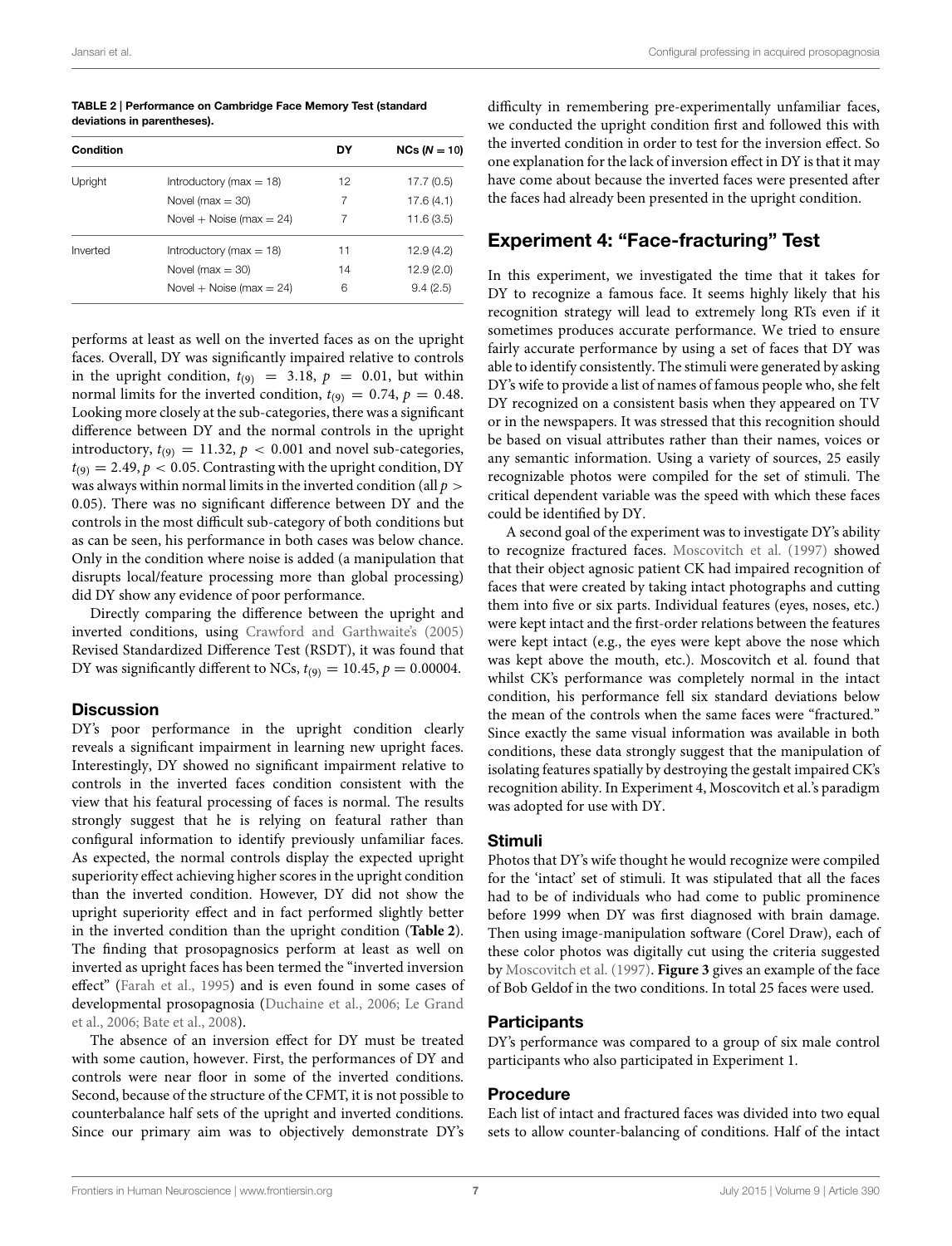

<span id="page-7-0"></span>set and half of the fractured set were used on Day 1 of testing and then the remainder were used on Day 2 of testing which took place a week later. Stimuli were presented individually on a laptop using E-prime software and the participant was asked to name as quickly as possible the individual in the display. This allowed accuracy and response times for correctly named stimuli to be measured.

#### **Results**

In terms of naming accuracy, controls named 24/25 of the intact faces  $(SD = 0.63)$  and 23.17/25 of the fractured faces  $(SD = 1.17)$ . DY performed very similarly to the controls naming 23 faces in the intact condition,  $t_{(5)} = 1.46$ ,  $p > 0.05$ , and 22 in the fractured condition,  $t_{(5)}$  = 0.93,  $p > 0.05$ . DY's accurate performance for intact faces is expected given that the stimulus set was created by asking his wife for faces that he consistently recognizes; however, it is striking that fracturing has no significant impact on his overall accuracy. By contrast, CK [\(Moscovitch et al., 1997\)](#page-14-4) was severely impaired by a fracturing manipulation.

To investigate performance further, the average times for correct responses were compared (see **[Figure 4](#page-7-1)**). As can be seen, the normal pattern of performance is that the fractured condition takes longer, almost double that of the intact condition. However, DY shows the opposite pattern with his average time in the fractured condition being only 2 s slower than that of the controls whereas his average time for the intact condition was on average 10 s slower. Directly comparing the difference between RTs in the intact and fractured conditions [\(Crawford and Garthwaite,](#page-14-31) [2005\)](#page-14-31), revealed that DY was significantly different from NCs  $[t_{(5)} = 10.66, p = 0.00013].$ 

#### **Discussion**

The results demonstrated that DY takes a relatively long time to identify familiar faces despite his accurate performance. They also revealed that face fracturing has no impact on his familiar face identification accuracy. Furthermore, the time that DY took to arrive at an answer was in fact faster in the fractured condition, and, anecdotally, he reported that he found this condition easier. Overall, DY's performance implies reliance on featural processing irrespective of whether the face is presented intact or fractured. It may well be that he performs more quickly in the fractured face condition because his impaired configural processing skills interfere with face recognition in the standard



<span id="page-7-1"></span>condition (cf. [Farah et al., 1995;](#page-14-32) [Boutsen and Humphreys, 2002\)](#page-13-5). The finding that his performance was faster in the fractured condition is consistent at some levels with the evidence of inversion superiority in Experiment 3. As suggested by Farah et al. [\(1995,](#page-14-32) p. 2093), this "concept of dominance by a specialized but impaired brain system" has been invoked to explain the discrepancy found in other areas of neuropsychology such as linguistic performance following left-hemisphere brain damage. There may be no interference in the fractured condition because such stimuli do not activate DY's impaired configural processing system.

# Experiment 5: Inverted Famous Faces

The results of Experiments 3 and 4 suggest that DY's problems in identifying faces are associated with a deficit in configural processing despite normal featural processing. Experiment 5 investigated his ability to identify inverted pre-morbidly familiar faces. If he uses featural rather than configural information, it would be predicted that he would show no effect of inversion on accuracy of naming or on the time necessary to recognize a face as being familiar.

#### Stimuli and Procedure

In the first phase of this experiment, the faces from Experiment 4 were used again. They were inverted and presented on a laptop computer. There was no time limit. Following Moscovitch and Moscovitch [\(2000\)](#page-14-13), an answer was deemed correct if the name was provided or if sufficient semantic information to demonstrate recognition was produced. At least a week separated the presentation of the upright and inverted faces. In the second phase of the experiment, which took place several months later, new inverted pictures of the 25 faces used in Experiment 4 were presented. We used new pictures of the celebrities to avoid any possible priming from having seen the images used in Experiment 4. Participants had to respond with a key press as to whether or not they recognized the inverted face as familiar, a procedure that allowed RT for recognition to be measured.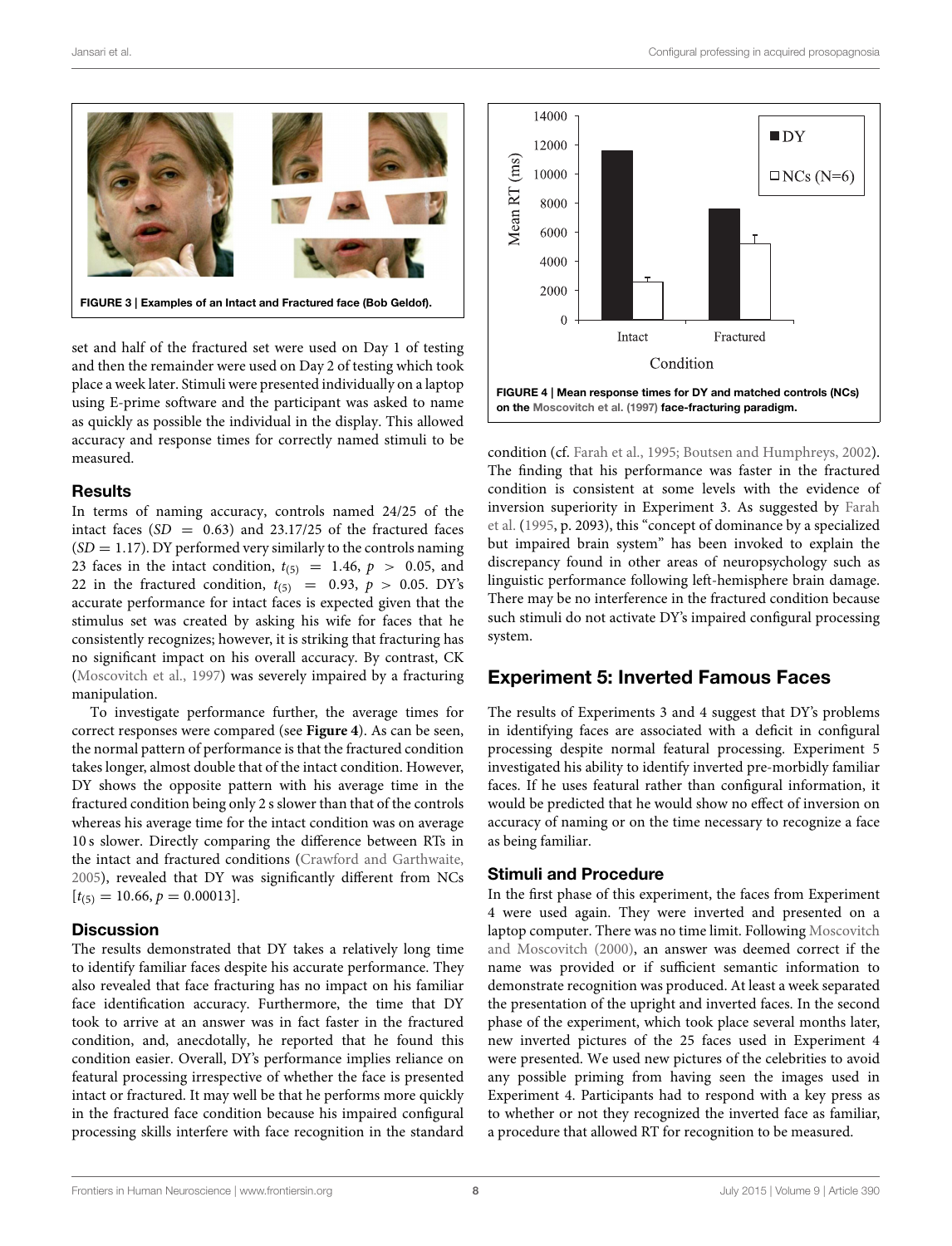# **Participants**

DY's performance was compared to that of nine normal controls matched for age and WTAR IQ. The controls had a mean age of 63.1 years (range 59–69) and mean IQ of 112 (range 90–117).

### Results

**[Table 3](#page-8-0)** shows performance of DY and the matched controls for recognition in the inverted and upright conditions. DY's Phase 1 upright accuracy scores come from Experiment 4. There was no significant difference between DY and the control participants in the inverted condition,  $t_{(8)} = 0.76$ ,  $p > 0.05$ , with his performance falling within one standard deviation of the control mean. The accuracy with which inverted faces were recognized in Phase 2 was also within the normal range, as was the length of time required to make these identification decisions.

### **Discussion**

When faces that DY can recognize are inverted, his recognition is within normal limits in terms of both speed and accuracy. It is also interesting to note that, like the normal controls, DY's performance was much better in the upright than in the inverted condition. A strong version of a theory that suggests that DY only has access to featural processing might predict that his performance should be the same upright and inverted since he would be basing his recognition on a simple featural match. One possibility, therefore, is that the recognition of individual facial features is, to at least some extent, orientation specific [\(Moscovitch and Moscovitch, 2000\)](#page-14-13). If so, inversion will make not only configural processing but also featural processing of faces more difficult. Consistent with such an account, a number of experiments have shown that inversion disrupts face feature perception in matching tasks (e.g., [Yovel and Kanwisher, 2004;](#page-15-2) [Yovel and Duchaine, 2006\)](#page-15-3). If it is assumed that face fracturing does not interfere with featural processing to the same degree as inversion, then this would explain why performance was much better for fractured faces in Experiment 4 than for inverted faces in the current experiment.

# Experiment 6: External Features

[Moscovitch and Moscovitch](#page-14-13) [\(2000\)](#page-14-13) argued that if their patient CK's object agnosia was driven by reliance on a face-processing system that is based on configural processing as a result of damage to the part-based system, he would suffer if the main configural information is removed from a face. To explore this,

<span id="page-8-0"></span>

| TABLE 3   Identification of upright and inverted famous faces (max = 25; |
|--------------------------------------------------------------------------|
| standard deviations in parentheses).                                     |

|                   | DY   | $NCs (N = 9)$ |
|-------------------|------|---------------|
| <b>PHASE 1</b>    |      |               |
| Upright           | 23   | 24.6 (1.14)   |
| Inverted          | 9    | 12.4 (7.78)   |
| <b>PHASE 2</b>    |      |               |
| Inverted accuracy | 10   | 13.1(5.0)     |
| Inverted RT (ms)  | 3586 | 3120 (1054)   |

they created stimuli in which the main configuration of eyes, nose and mouth were cut and were replaced by a white space. They found that whereas healthy controls were somewhat impaired by this manipulation (with recognition dropping to 63.8% of that with the faces whole), CK was grossly impaired with his performance dropping to 33.3%. Experiment 6 was conducted to investigate DY's recognition of familiar faces using only external features.

# Stimuli and Procedure

A corpus of 42 famous faces was assembled. Some of these were of faces that DY is known to recognize and had been used in Experiments 4 and 5; however, care was taken to make sure that the same photograph was not used for the current study and instead new photographs were found. The remaining faces were of famous individuals who are often recognized from their very particular hairstyles or other features outside the face. Following, [Moscovitch and Moscovitch's](#page-14-13) [\(2000\)](#page-14-13) procedure, a line was drawn just above the eyes and the edges of this were joined to points just either side of the mouth and finally these two points were brought together just underneath the mouth. The space created by these five lines was filled in with white space (see **[Figure 5](#page-8-1)**). All participants were presented the stimuli in the same order on a laptop computer. There was no time limit and, again, an answer was deemed correct if the name was provided or sufficient semantic information to demonstrate recognition was produced.

# Participants

DY's performance was compared to that of the nine controls who took part in Experiment 5.

# **Results**

DY identified 31/42 of the faces correctly compared to the mean of the controls which was  $32.1$  (SD = 6.37). There was no significant difference between these scores,  $t_{(8)} = 0.17$ , n.s.

### **Discussion**

DY's unimpaired performance on this test shows that he is able to recognize familiar faces from their external features. This finding represents a dissociation with patient CK (Moscovitch

<span id="page-8-1"></span>

FIGURE 5 | Example of a stimulus from Experiment 6 with the internal features of Elvis Presley's face digitally removed.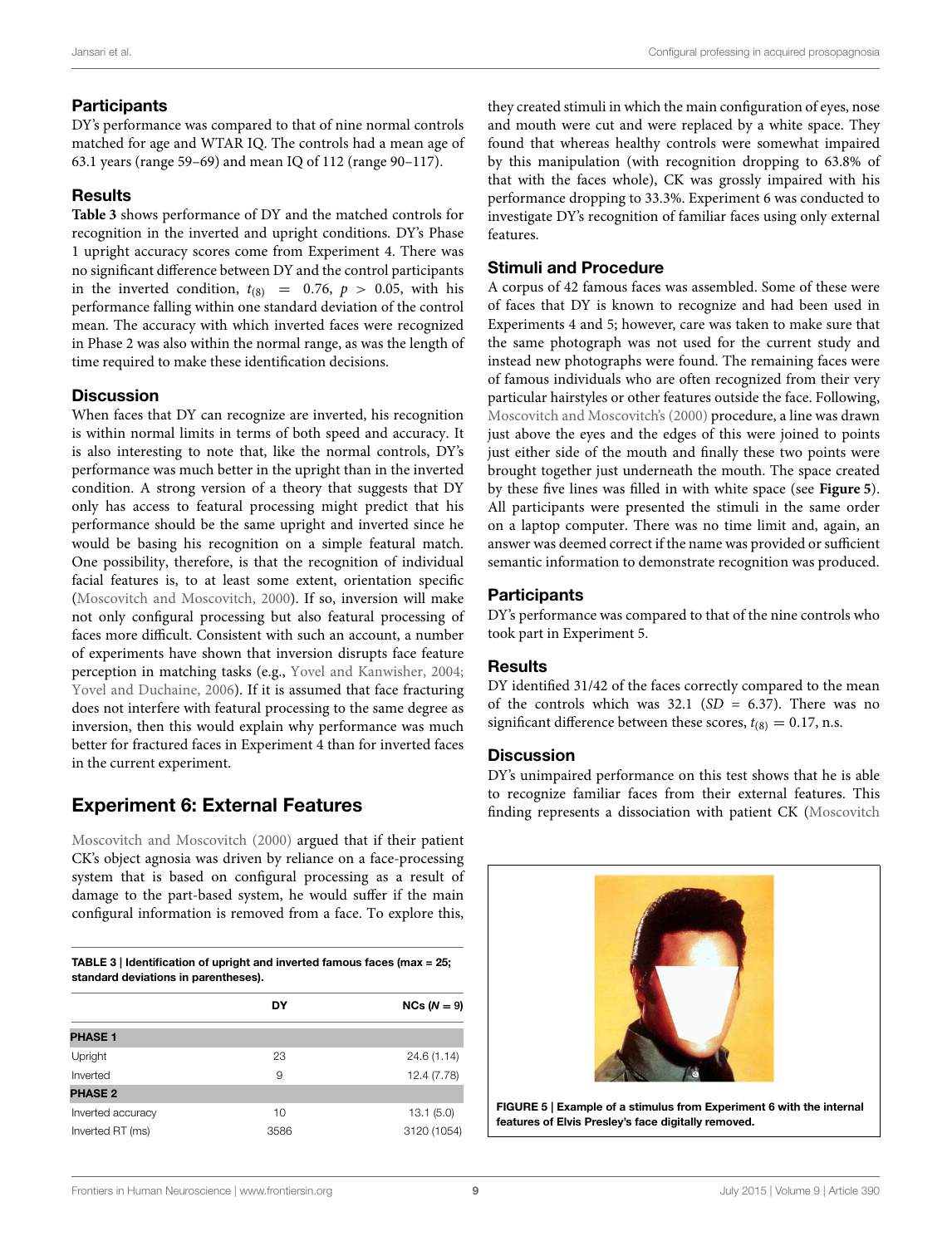and Moscovitch, [2000\)](#page-14-13) whose performance on this task was severely impaired. It provides further evidence that DY's familiar face recognition impairment is characterized by normal featural processing but impaired configural processing.

# Experiment 7: Navon Figures

In a landmark study, [Navon](#page-14-19) [\(1977\)](#page-14-19) investigated the relationship between processing at the "global" level looking at the whole, and processing at the more local level looking at the specific elements of this whole. Using arrays of stimuli where the target (e.g., a large H) was made up of many constituent elements (e.g., small squares or other letters) he found that the "global pattern is apprehended but not its components. All but three subjects did not even notice that the stimuli were made of small letters" [\(Navon, 1977,](#page-14-19) p. 368). In his third experiment, he looked at the effect of directing attention either to the global figure (e.g., the large H) or its constituent elements.

Inferences were made from differences in response times when the letters were conflicting (e.g., large H composed of small Ss) and when the letters were consistent (e.g., large H composed of small Hs). Navon found that participants were quicker to recognize global letters than constituent local elements. More importantly, they were also significantly impaired in recognizing local letters when they conflicted with the global letter (e.g., a large S composed of smaller Hs), but not in recognizing global letters when the images conflicted. Navon proposed that global configural aspects of an image are perceived before the local parts. This finding, which has been replicated many times, (see [Kimchi,](#page-14-35) [1992](#page-14-35) for a review) has been termed the "global precedence hypothesis." [Darling et al.](#page-14-36) [\(2009\)](#page-14-36) found that normal participants who were the most susceptible to global interference when recognizing local letters on the Navon task performed better on a test of unfamiliar face identification. [Martin and Macrae](#page-14-37) [\(2010\)](#page-14-37) reported that individuals who show weak global interference show a reduced face inversion effect on a test of face recognition. There is therefore evidence that global processing in a Navonstyle paradigm corresponds with configural processing and local processing corresponds with featural processing. Moreover, individuals with developmental prosopagnosia have been shown to have local rather than global preference [\(Behrmann et al.,](#page-13-6) [2005\)](#page-13-6) on this task. Consequently, it would be predicted that if DY has an impairment in configural processing, he should not show the global precedence effect. However, this remains an open question because [Busigny et al.](#page-14-16) [\(2010\)](#page-14-16) and Busigny and Rossion [\(2011\)](#page-14-38) found that two different patients with acquired prosopagnosia both showed the standard global precedence effect on the Navon task.

Experiment 7 investigated the Navon effect in DY and matched controls; the latter were expected to show quicker responses in the global attention condition than in the local attention condition. The critical issues were whether DY would be slower in the global level attention condition than the local level attention condition, and whether there would be any significant difference in DY's responses at the global level (as in normal performance) in the conflicting and consistent conditions. At the local level, controls should perform more

slowly in the conflicting conditions. Would, however, DY show any significant difference between response times made in the conflicting and consistent conditions?

### Stimuli

Four Navon-type letter images were created. These consisted of large figures of H and S composed of either smaller Hs or Ss, resulting in four possible images, two consistent and two conflicting (see **[Figure 6](#page-9-0)**). The large letters were created on a template using Arial font, point size 300. The smaller letters were created using Arial font, point size 24.

# **Participants**

DY and nine normal controls from Experiment 3 took part in this experiment.

### Procedure

The test involved a fixation point presented for 2 s, followed by the letter image being presented on a computer screen for 100 ms using E-prime software. The image was then followed by a mask which was a simple array of dots that covered the same visual angle as the experimental stimuli. The participants' task was to respond as quickly and as accurately as possible to whether the image attended to was an H or S by pressing the H or S keys on the keyboard. The mask remained until a response was made. Each of the stimuli were presented 20 times, with a total of 80 trials; 40 of the trials were classified as "consistent" (i.e., H made of Hs and S made of Ss) and the remaining 40 trials were classified as "conflicting" (i.e., H made of Ss and S made of Hs). DY and controls carried out the test in two conditions. The first condition was to respond to the identity of the "global" letter and the second condition was to respond to the identity of the "local" letter. Accuracy and response times were recorded. Before the tests in both conditions, a series of practice items were presented using combinations of the letters L and B until the participant felt comfortable enough to proceed with the test.

### Results

In terms of accuracy, DY made 6.25% errors; one control made 23.75% errors while the error rate for the remainder ranged between 0 and 7.5% so this control was omitted from further analysis. Response times for correct responses were analyzed, and outliers that were more than 2 SDs above the mean were removed for each participant.

DY's response times were found to be in the normal range in both local conditions [consistent: 513 ms,  $t_{(7)} = 1.03$ , ns;

<span id="page-9-0"></span>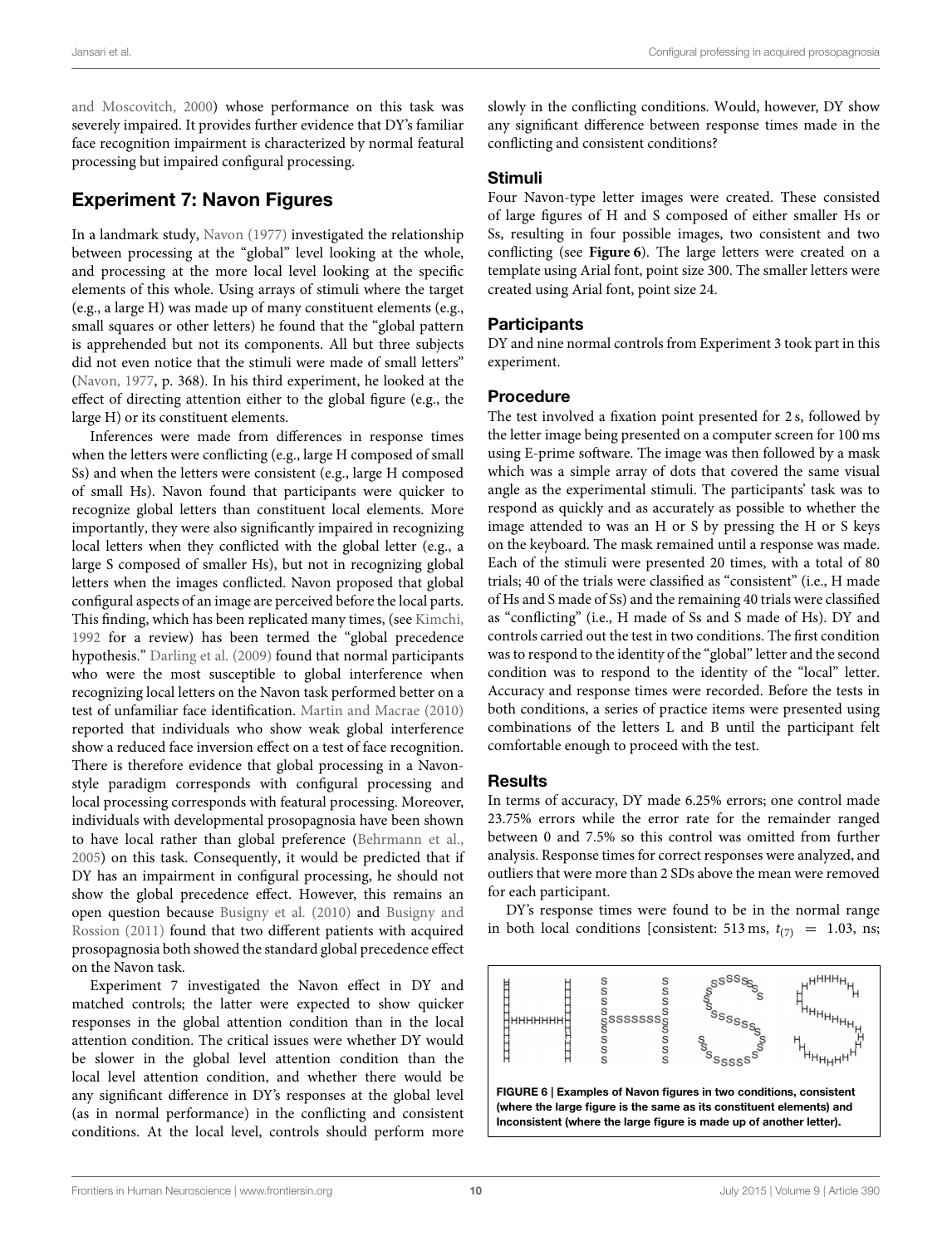

<span id="page-10-0"></span>conflicting: 547 ms,  $t_{(7)} = 0.38$ , ns] (see **[Figure 7](#page-10-0)**). However, in the global task he was significantly slower in the consistent condition [591 ms,  $t_{(7)} = 3.77$ ,  $p = 0.007$ ] while the difference in reaction times to that of the controls in the conflicting condition approached significance [627 ms,  $t_{(7)} = 2.01$ ,  $p = 0.08$ ].

The normal controls showed a classic interference effect in the local condition with the responses to the consistent letters being faster than those to the conflicting ones (local consistent  $M = 445$  ms,  $SD = 62$ ; local conflicting  $M = 517$  ms,  $SD = 73$ ),  $t_{(7)} = 3.86, p = 0.0062$ . A similar interference was found in the global condition (global consistent  $M = 413$ ,  $SD = 44$ ; global conflicting  $M = 460$ ,  $SD = 79$ ),  $t_{(7)} = 3.20$ ,  $p = 0.015$ . Unlike the controls, DY was not susceptible to the interference effect in either the local condition,  $t_{(69)} = 1.39$ ,  $p = 0.17$ , or the global condition,  $t_{(69)} = 1.01$ ,  $p = 0.31$ .

Finally, the global and local conditions were compared to one another. For the normal controls, the global condition was faster and this difference approached significance [Global  $M = 430$  ms, Local  $M = 480$ ;  $t_{(7)} = 2.11$ ,  $p = 0.073$ ]. DY, on the other hand was significantly faster in the local condition (Global  $M =$ 609 ms, Local  $M = 530$ ),  $t_{(139)} = 3.76$ ,  $p < 0.001$ .

#### **Discussion**

As expected, the results from the healthy controls replicated the classic Navon effect, i.e., that perception of the whole precedes that of constituent elements of an image. This is demonstrated starkly in the significant slowing down when the task is to name the constituent element when its identity conflicts with that of the global form. This happened for both the global and local conditions of the task and while Navon did not find this in his original study, the same has been found by [Behrmann et al.](#page-13-6) [\(2005\)](#page-13-6); [Busigny et al.](#page-14-16) [\(2010\)](#page-14-16) and Busigny and Rossion [\(2011\)](#page-14-38). However, DY's response is quite abnormal and somewhat different from that of the patients studied by Busigny and colleagues. In the local task, his reaction times were comfortably within normal limits but unlike controls, he showed no interference effect. His perception of the whole is grossly abnormal however, with his reaction times being slower than that of controls in both consistent and conflicting conditions. Further, he derives no advantage when the global form matches the local elements and showed no interference effect. Finally, unlike [Busigny and Rossion's](#page-14-38) [\(2011\)](#page-14-38) patient PS, and similar to [Busigny et al.'s](#page-14-16) [\(2010\)](#page-14-16) patient GG, DY was significantly faster in the local task. This finding is consistent with intact featural processing paired with impaired global processing.

# Experiment 8: Mental Imagery for Famous Faces

[Young et al.](#page-15-0) [\(1994\)](#page-15-0) conducted a series of studies on prosopagnosic patients HJA and PH to investigate the links between visual recognition and mental imagery for faces. The results showed that it was possible for an apperceptive prosopagnosic patient such as HJA to have a profound face recognition difficulty and yet perform very well on tasks requiring him to make judgements requiring imagery for faces that he did not recognize. Experiments 8 and 9 were constructed to investigate the integrity of DY's mental imagery for faces.

#### Stimuli

Following [Young et al.'s](#page-15-0) [\(1994\)](#page-15-0) procedure, four sets of 20 different people who had become famous before the onset of DY's face recognition difficulties (2001) were created. In each set, 10 had a particular feature and 10 did not. The features used were baldness (i.e., 10 people known for being balding or with shaved heads such as the actor Telly Savalas and 10 hirsute people), facial hair (10 people known for usually having mustaches or beards and 10 who were not), fair hair (10 people with fair hair and 10 with dark hair), and glasses (10 people known to usually wear spectacles and 10 who did not). Within each set, the order of the 20 names was pseudo-randomized.

#### **Participants**

DY's performance was compared to that of eight normal controls matched for age and WTAR IQ. The controls had a mean age of 61.0 years (range 58–65) and mean IQ of 112 (range 101–117).

#### Procedure

Each name within a set was presented individually and the participant was asked to imagine the person's face and answer the question relevant to that set, i.e., balding vs. not balding, facial hair vs. no facial hair, fair vs. dark hair and glasses or no glasses. Examples from each set include: balding vs. not balding, Telly Savalas (correct answer "yes"), Elvis Presley (correct answer "no"); facial hair vs. no facial hair, Groucho Marx (correct answer "yes"), Cliff Richard (correct answer "no"); fair vs. dark hair, Meg Ryan (correct answer "yes"), Jimi Hendrix (correct answer "no"); glasses vs. no glasses, Buddy Holly (correct answer "yes"), Paul McCartney (correct answer "no").

#### **Results**

Overall, DY achieved 85% accuracy across all four categories and this matched the average of the control participants which was also 85%. From **[Figure 8](#page-11-0)** it can be seen that across the four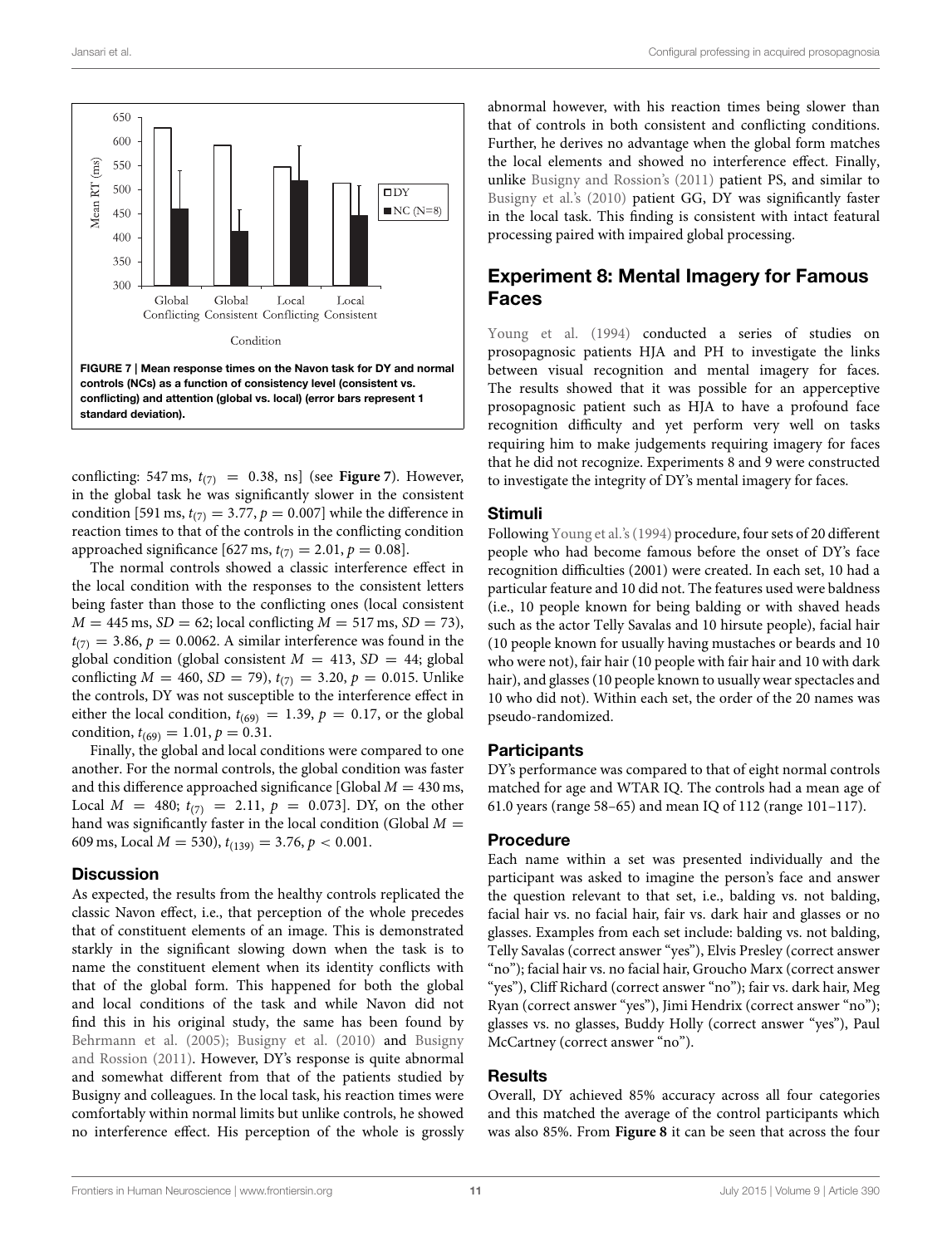

<span id="page-11-0"></span>categories, DY's performance was at the mean level of the controls or was within one standard deviation. As a result, no further analysis was conducted.

# Experiment 9: Mental Imagery Free Recall

Experiment 8 involved a simple "yes/no" decision and DY's performance seemed perfectly intact. However, it could be argued that good performance on this task is driven by propositional knowledge of different attributes of individuals' faces and that this is not a convincing demonstration of the intactness of DY's internal representations of faces. Therefore, Experiment 9 examined DY's mental representations by conducting a free recall mental imagery task in which he was asked to describe in his own words what a number of people looked like.

### Stimuli and Procedure

The names of 10 famous personalities were read out to participants one at a time. They were asked to describe the person's face to their best of their ability and to avoid semantic attributes, i.e., to base the descriptions purely on visual features. The protocols of the descriptions were transcribed and the resulting transcripts had any remaining non-visual semantic information removed. The 10 verbal descriptions produced by each participant were then given to a set of six raters along with the 10 target names. The raters were simply asked to match the descriptions to the names. From this procedure, the dependent variable for each experimental participant was the average number of their descriptions that were correctly matched to target names by the raters.

### **Participants**

DY's performance was compared to that of eight normal controls matched for age and WTAR IQ. The controls had a mean age of 61.2 (range 51–69) and mean IQ of 107.4 (range 90–117).

### **Results**

Across the six raters, DY's verbal descriptions scored 8/10 which was well-within the range of the normal controls  $(M = 8.4,$  $SD = 1.16$ ,  $t_{(7)} = 0.33$ ,  $p > 0.05$ .

### Discussion of Experiments 8 and 9

The results from Experiments 8 and 9 show that, despite DY having profound problems in recognizing faces, he nonetheless is able to make very good judgments and provide recognizable descriptions from his internal mental images of famous people's faces. His performance (in Experiment 8) is similar to that of the apperceptive prosopagnosic patient HJA who also performed normally on facial imagery tasks for faces that he could not recognize. The mental imagery studies strongly imply that DY's internal representations of the faces of famous people are largely intact. We conclude that his face recognition units are preserved and can be accessed from familiar names and from the semantic system (see [Craigie and Hanley, 1993,](#page-14-39) [1997,](#page-14-40) for discussion of how this form of retrieval appears to take place).

# General Discussion

In this study, we have presented data from a patient who, in the context of relatively unimpaired naming of familiar objects, complains of profound face recognition difficulties. His impairment with once familiar faces is so severe that, in everyday life, he is unable to recognize even close members of his family such as his wife, children, or grandchildren. **[Table 4](#page-12-0)** presents a summary of DY's performance as standardized scores relative to controls on the main background tests and the nine experimental studies. **[Table 4](#page-12-0)** also indicates the type of processing that was under investigation in each experiment.

Consistent with his reported problems, DY performed much worse than controls at learning new upright faces (Experiment 3). Paradoxically, he identified famous faces more accurately than might have been expected (Experiment 2) and his accuracy in unfamiliar face-matching tasks (e.g., [Benton and van Allen,](#page-13-3) [1968\)](#page-13-3) put him within the "normal" range. However, closer inspection of his performance revealed that his higher-thanexpected accuracy was based almost entirely on identification of particular features within faces. Mistaking a photo of one of the researchers for George Michael because the former has a goatee beard provided an example of how reliant he is on recognition of individual features. This featural strategy revealed itself clearly when he took much longer to identify upright famous faces (Experiment 4) than controls. Similarly the time that he took to complete the Benton unfamiliar facematching test was grossly abnormal, and his verbal protocols clearly revealed a laborious feature-by-feature matching strategy.

The results of subsequent experiments provided further evidence of DY's reliance on featural processing. He produced normal or relatively preserved performance on tests of familiar face recognition that depend on processing of featural information such as recognition of fractured familiar faces (Experiment 4), recognition of inverted familiar faces (Experiment 5), and recognition of famous faces from their external features (Experiment 6).

In none of these tasks is configural information readily available from faces, and DY appears to be relatively unaffected by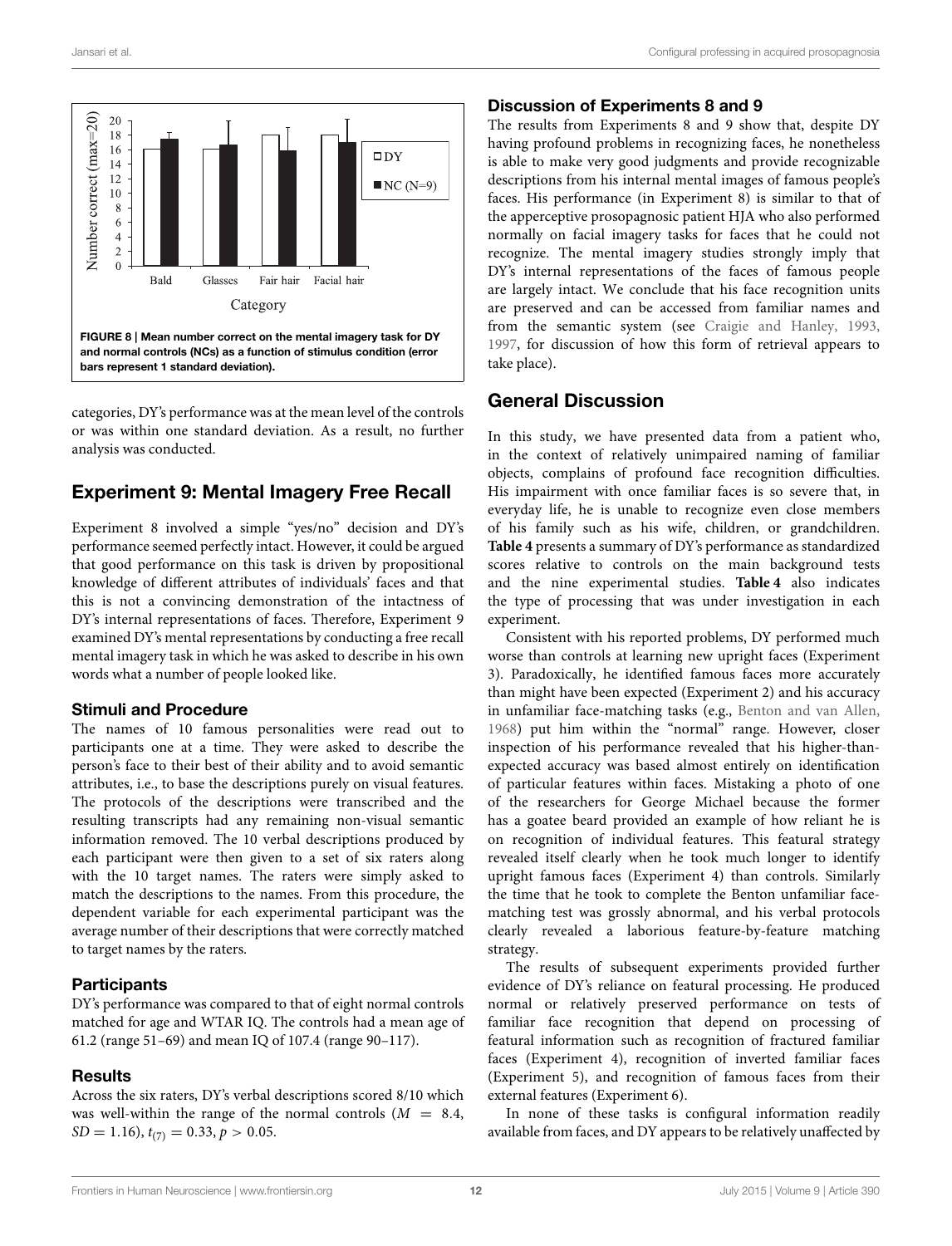| Test/Expt                      | Sub-test/Cond    | <b>Measure</b>      | <b>Testing</b>                | DY       | $NC_{\dot{x}}$ | $NC_{sd}$ | z-score | Interpretation |
|--------------------------------|------------------|---------------------|-------------------------------|----------|----------------|-----------|---------|----------------|
| Mooney faces                   |                  | Acc ( $max = 160$ ) | Holistic processing           | 127      | 146.4          | 7.2       | 2.69    | Impaired       |
|                                |                  | <b>RT</b>           |                               | 1317     | 940            | 117       | 3.21    | Impaired       |
| <b>BFMT</b>                    |                  | Acc                 | Face Perception               | 41       |                |           |         | Normal         |
|                                |                  | <b>RT</b>           |                               |          |                |           |         | Impaired       |
| Within-category (1)            | Flags            | Acc ( $max = 20$ )  | Object naming                 | 11       | 14.25          | 2.9       | 1.1     | Normal         |
|                                | Cars             |                     |                               | 10       | 13.25          | 4.7       | 0.7     | Normal         |
|                                | Football shirts  |                     | ,,                            | 14       | 15.12          | 2.40      | 0.47    | Normal         |
|                                | <b>Buildings</b> | ,,                  | ,,                            | 15       | 15.3           | 3.08      | 0.10    | Normal         |
| Essex-Exeter (2)               |                  |                     | Object and Face naming        | 35       | 41.2           | 6.50      | 0.95    | Normal         |
| CFMT (3)                       | Upright          | Acc ( $max = 72$ )  | Configural processing         | 26       | 46.9           | 6.26      | 3.34    | Impaired       |
|                                | Inverted         | Acc ( $max = 72$ )  | Featural processing           | 31       | 35.2           | 5.43      | 0.77    | Normal         |
|                                |                  | Inversion effect    | Configural processing         | $-0.088$ | 0.1431         | 0.01      | 33.1    | Impaired       |
| Face fracturing (4)            | Intact           | Acc (max $= 25$ )   | Featural processing           | 23       | 24             | 0.63      | 1.58    | Normal         |
|                                | Fractured        |                     |                               | 22       | 23.17          | 1.17      | 1.00    | Normal         |
|                                | Intact           | <b>RT</b>           | Featural processing           | 11,551   | 2574           | 327       | $-27.4$ | Impaired       |
|                                | Fractured        | ,,                  | ,,                            | 7585     | 5214           | 600       | $-3.95$ | Impaired       |
| Inverted famous faces (5)      |                  | Acc (max $= 25$ )   | Featural processing           | 10       | 13.1           | 5.00      | 0.62    | Normal         |
|                                |                  | <b>RT</b>           | ,,                            | 3586     | 3120           | 1054      | $-0.44$ | Normal         |
| External features of faces (6) |                  | Acc (max $= 42$ )   | Featural processing           | 31       | 32.1           | 6.37      | 0.17    | Normal         |
| Navon task (7)                 |                  | <b>RT</b>           | Configural processing         |          |                |           |         | Impaired       |
| Mental imagery (8)             | Bald             | Acc ( $max = 20$ )  | <b>Face Recognition Units</b> | 16       | 17.4           | 0.88      | 1.64    | Normal         |
|                                | Glasses          |                     |                               | 16       | 16.6           | 3.40      | 0.16    | Normal         |
|                                | Fair hair        |                     |                               | 18       | 15.8           | 3.23      | $-0.69$ | Normal         |
|                                | Facial hair      |                     | ,                             | 18       | 17             | 3.16      | $-0.32$ | Normal         |
| FR mental imagery (9)          |                  | Acc ( $max = 10$ )  | <b>Face Recognition Units</b> | 8        | 8.4            | 1.16      | 0.34    | Normal         |

<span id="page-12-0"></span>TABLE 4 | Summary of DY's performance on background and experimental tests relative to controls with z-scores where possible (numbers in brackets denote experiment numbers).

NC<sub>x</sub>; Normal Control (NC) mean; NC<sub>sd</sub>, NC standard deviation; BFMT, Benton Face Matching Task; Essex-Exeter, Essex Exeter Matched Difficulty Task; CFMT, Cambridge Face Memory Task; RT, mean response time (ms); Acc, Accuracy; FR, Free Recall.

its absence. DY's performance in these four experiments, together with his unimpaired ability to name objects, represents a double dissociation with the object agnosic patient CK [\(Moscovitch et al.,](#page-14-4) [1997;](#page-14-4) [Moscovitch and Moscovitch, 2000\)](#page-14-13) who performed badly at object recognition and on face recognition tasks that require featural processing despite excellent recognition of faces when configural information is available.

When configural information must be used to achieve normal levels of performance, as in the time required to recognize upright famous faces, DY performed much worse than controls (Experiment 4). Consistent with a holistic processing deficit, DY performed poorly on the Mooney faces. Consistent with a more general global processing deficit, DY performed differently from controls in Experiment 7 where he showed evidence of impaired processing of the global form of the Navon Figures. In line with the views of Farah and Moscovitch, therefore, the performance of DY provides strong evidence of a patient with prosopagnosia whose problems in recognizing familiar faces is the consequence of a holistic/configural processing deficit.

Nevertheless, DY's accurate recognition of upright familiar faces (Experiment 2) raises an important question. Why is he able to identify so many famous faces via a featural processing strategy when the performance of many prosopagnosics on such tasks is either at chance or is severely impaired? Is this because DY has unusually good featural processing skills? Some prosopagnosics such as HJA and MS [\(Newcombe et al., 1989\)](#page-14-41) do suffer from object recognition deficits as well as from face recognition deficits. So, their total inability to identify any familiar faces probably does reflect severe featural as well as configural processing impairments.

However, the situation is different with other prosopagnosic patients whose accuracy at familiar face recognition is severely impaired such as LH [\(Levine and Calvanio, 1989;](#page-14-42) Farah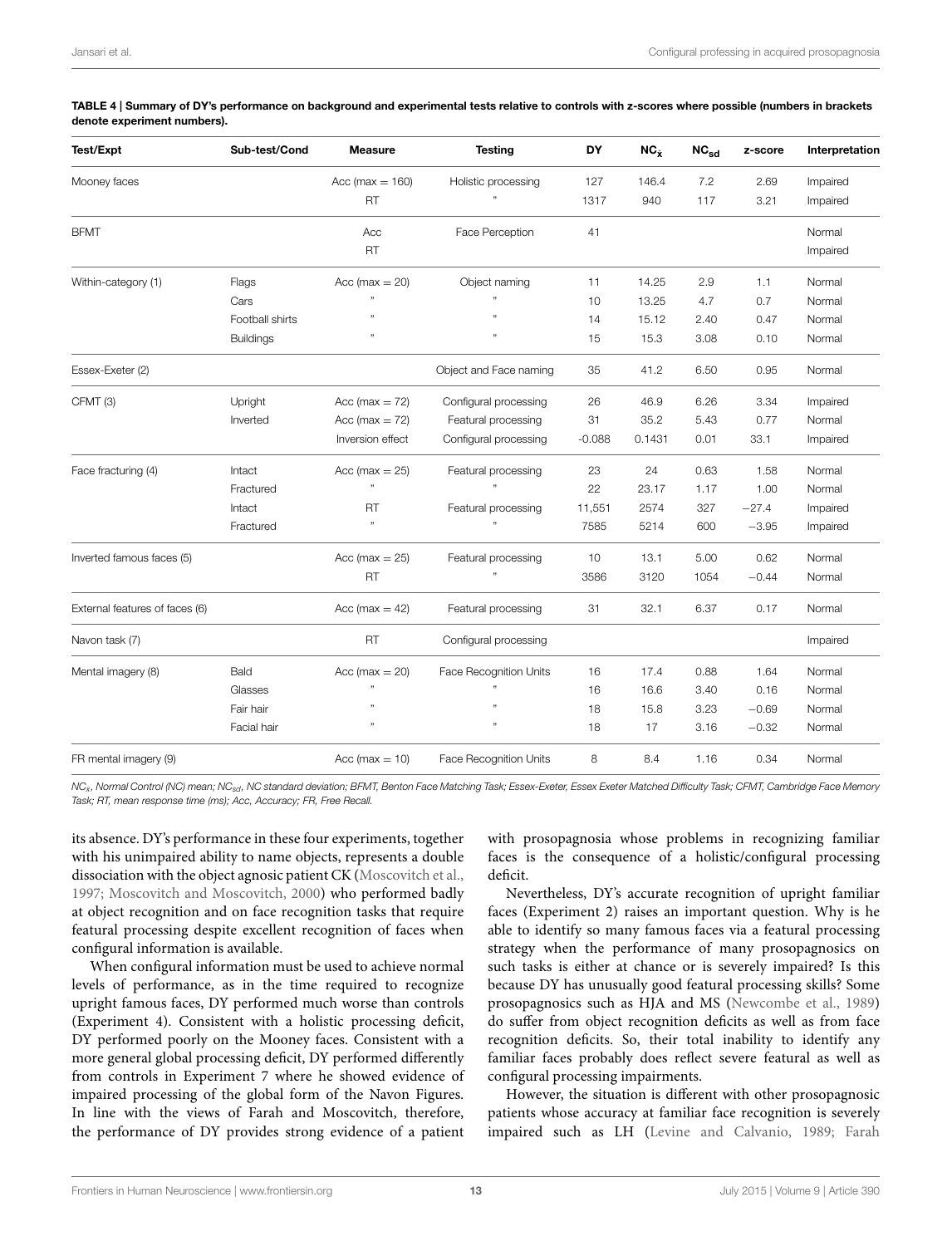et al., [1995\)](#page-14-32), FB [\(Riddoch et al., 2008\)](#page-14-1), and WJ (McNeil and Warrington, [1993\)](#page-14-0), All three cases appear to have preserved featural processing: LH was able to recognize difficult objects well and performed well at matching inverted unfamiliar faces; FB showed excellent ability to name familiar objects and to learn names for greebles (complex novel shapes); WJ showed excellent ability to identify sheep facesIt therefore seems unlikely that the featural skills of DY are markedly superior to those of all three of these patients. So why are they much less accurate than DY at familiar face identification? One possible explanation is that familiar face identification problems in these three patients reflect a more associative form of prosopagnosia than that experienced by DY. In these three individuals, there may be an impairment either to the face recognition units themselves or to the connections between the face recognition units and the rest of the cognitive system [\(Burton and Young,](#page-13-2) [1999\)](#page-13-2). A problem of this kind would impair identification of familiar faces even if featural processing was entirely preserved.

It is also interesting to note that DY's ability to identify inverted and fractured familiar faces makes a striking contrast with the performance of patient DC, reported by [Rivest et al.](#page-14-2) [\(2009\)](#page-14-2). Like DY, DC had excellent object recognition skills, consistent with preserved featural processing despite problems in identifying familiar faces and matching unfamiliar faces. Unlike DY, however DC, was impaired relative to controls at identifying fractured and inverted familiar faces. For example, DC recognized only 9.1% of inverted pictures of famous faces that he could identify when presented upright. The corresponding figure for controls was 52%. Rivest et al. concluded that the partsbased system cannot by itself identify familiar faces and that the configural processing system must interact with the featural system to recognize fractured and inverted faces. A configural processing deficit, they argue, will invariably lead to a problem in identifying inverted faces. They therefore predict that it should not be possible to observe a prosopagnosic patient who provides a double dissociation with the object agnosic CK by performing well at object recognition and at the recognition of inverted and fractured faces. As we suggested earlier, however, DY appears to represent exactly such a case. It is therefore worth considering instead whether an impairment at the level of the face recognition units [\(Burton and Young, 1999\)](#page-13-2) might be able to explain DC's poor performance when recognizing familiar faces. Because a face recognition unit impairment would affect face processing at

# References

- <span id="page-13-0"></span>Barton, J. J. S. (2009). What is meant by impaired configural processing in acquired prosopagnosia? Perception 38, 242–260. doi: 10.1068/p6099
- <span id="page-13-1"></span>Barton, J. J. S., Zhao, J., and Keenan, J. (2003). Perception of global facial geometry in the inversion effect and prosopagnosia. Neuropsychologia 41, 1703–1171. doi: 10.1016/S0028-3932(03)00115-5
- <span id="page-13-4"></span>Bate, S., Haslam, C., Tree, J. J., and Hodgson, T. L. (2008). Evidence of an eye movement-based memory effect in congenital prosopagnosia Cortex 44, 344–358. doi: 10.1016/j.cortex.2007.02.004
- <span id="page-13-6"></span>Behrmann, M., Avidan, G., Marotta, J. J., and Kimchi, R. (2005). Detailed exploration of face-related processing in congenital prosopagnosia:

a point at which featural and configural processing have already been completed, it would disrupt identification of familiar faces regardless of whether they were upright, inverted or fractured. This is precisely the pattern of performance that Rivest et al. observed in DC.

In conclusion, although there is considerable evidence that prosopagnosics' impaired configural processing interferes with their processing of unfamiliar faces (e.g., [Rossion et al., 2011\)](#page-14-3), there is much less evidence that a configural processing deficit is the cause of impaired identification of familiar faces in prosopagnosia. Indeed, it appears that the familiar face processing problems experienced by prosopagnosic patients such as DC [\(Rivest et al., 2009\)](#page-14-2), LH [\(Levine and Calvanio, 1989;](#page-14-42) [Farah et al., 1995\)](#page-14-32), FB [\(Riddoch et al., 2008\)](#page-14-1), and WJ (McNeil and Warrington, [1993\)](#page-14-0) can be readily explained in terms of a problem at the level of the face recognition units (Burton and Young, [1999\)](#page-13-2). In cases of apperceptive prosopagnosia such as HJA or ME [\(Young et al., 1994\)](#page-15-0), there is evidence of impaired featural as well as impaired configural processing. The case of DY is therefore unusual in that he has no problem in recognizing objects (consistent with unimpaired featural processing). Neither does he have a problem in identifying inverted or fractured familiar faces or in accessing mental images of familiar faces (consistent with unimpaired face recognition units). He therefore presents the clearest case yet reported of an acquired prosopagnosic whose impaired processing of familiar faces appears to be the consequence of a configural processing deficit.

# Acknowledgments

We would like to thank DY and his wife for their generous time in participating in the studies and Avery Braun, Jacob Waite, and Nadine Wanke for their help in preparing the manuscript. We would also like to thank Bruno Rossion and Thomas Busigny for allowing us to use their Mooney paradigm. Part of the research was funded by a grant awarded to AJ by the Experimental Psychology Society (EPS).

# Supplementary Material

The Supplementary Material for this article can be found online at: [http://journal.frontiersin.org/article/10.3389/fnhum.](http://journal.frontiersin.org/article/10.3389/fnhum.2015.00390) [2015.00390](http://journal.frontiersin.org/article/10.3389/fnhum.2015.00390)

1. Behavioral findings. J. Cogn. Neurosci. 17, 1130–1149. doi: 10.1162/0898929054475154

- <span id="page-13-3"></span>Benton, A. L., and van Allen, M. W. (1968). Impairment of facial recognition in patients with cerebral disease. Cortex 4, 344–358. doi: 10.1016/S0010- 9452(68)80018-8
- <span id="page-13-5"></span>Boutsen, L., and Humphreys, G. W. (2002). Face context interferes with local part processing in a prosopagnosic patient. Neuropsychologia 40, 2305–2313. doi: 10.1016/S0028-3932(02) 00088-X
- <span id="page-13-2"></span>Burton, M., and Young, A. W. (1999). Simulation and explanation: some harmony and some discord. Cogn. Neuropsychol. 16, 73–79. doi: 10.1080/026432999380988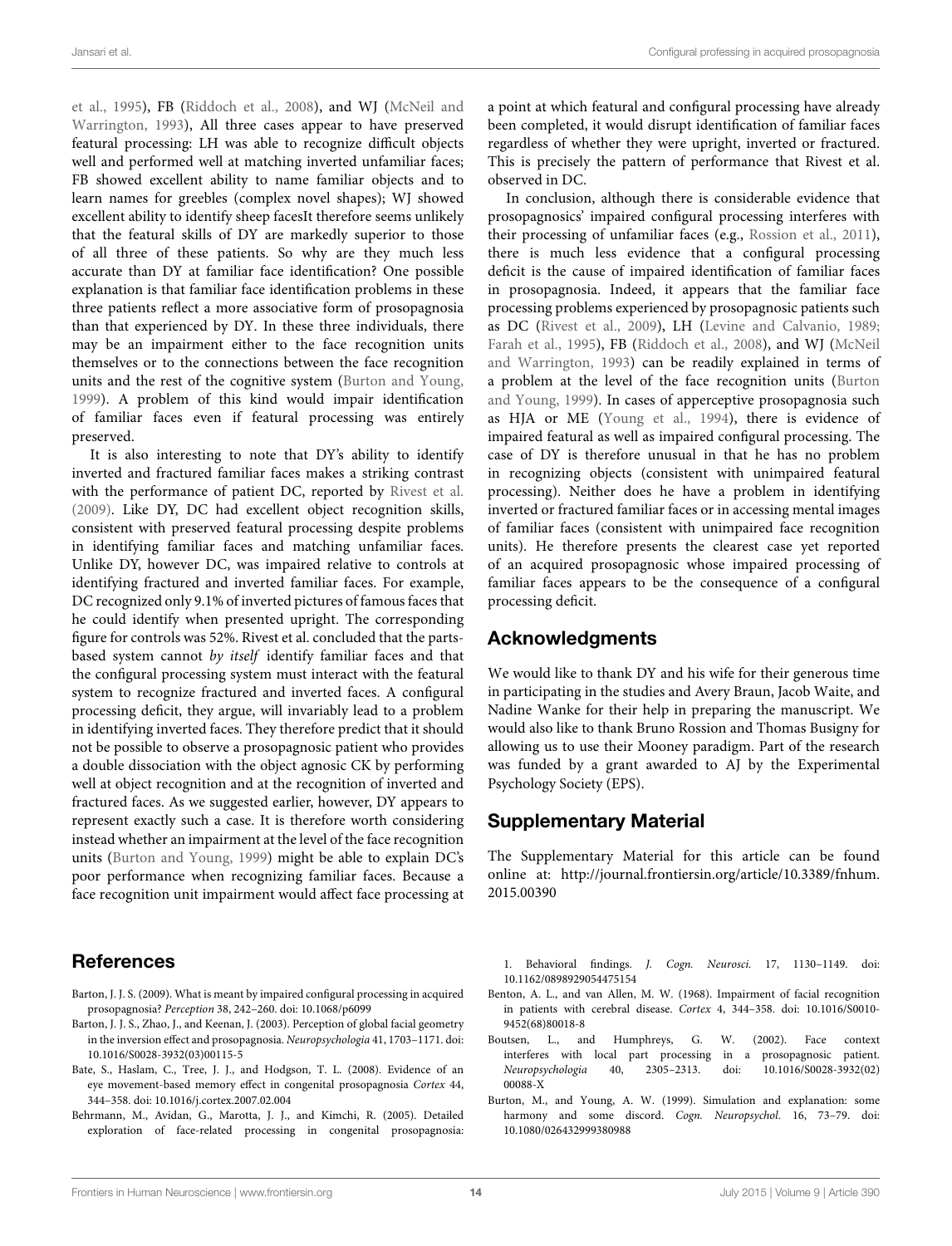- <span id="page-14-18"></span>Burton, A. M., Young, A. W., Bruce, V., and Ellis, A. W. (1991). Understanding covert recognition. Cognition 39, 129–166. doi: 10.1016/0010-0277(91) 90041-2
- <span id="page-14-16"></span>Busigny, T., Joubert, S., Felician, O., Ceccaldi, M., and Rossion, B. (2010). Holistic perception of the individual face is specific and necessary: evidence from an extensive case study of acquired prosopagnosia. Neuropsychologia 48, 4057–4092. doi: 10.1016/j.neuropsychologia.2010. 09.017
- <span id="page-14-14"></span>Busigny, T., and Rossion, B. (2010). Acquired prosopagnosia abolishes the face inversion effect. Cortex 46, 965–981. doi: 10.1016/j.cortex.2009. 07.004
- <span id="page-14-38"></span>Busigny, T., and Rossion, B. (2011). Holistic processing impairment can be restricted to faces in acquired prosopagnosia: evidence from the global/local Navon effect. J. Neuropsychol. 5, 1–14. doi: 10.1348/174866410X 500116
- <span id="page-14-9"></span>Calis, G., Sterenborg, J., and Maarse, F. (1984). Initial microgenetic steps in singleglance face recognition. Acta Psychol. 55, 215–230. doi: 10.1016/0001-6918(84) 90042-8
- <span id="page-14-39"></span>Craigie, M., and Hanley, J. R. (1993). Access to visual information from a name is contingent on access to identity specific semantic information. Memory 1, 367–391. doi: 10.1080/09658219308258244
- <span id="page-14-40"></span>Craigie, M., and Hanley, J. R. (1997). Putting faces to names. Br. J. Psychol. 88, 157–171. doi: 10.1111/j.2044-8295.1997.tb02626.x
- <span id="page-14-21"></span>Crawford, J. R., and Garthwaite, P. H. (2002). Investigation of the single case in neuropsychology: confidence limits on the abnormality of test scores and test score differences. Neuropsychologia 40, 1196–1208. doi: 10.1016/S0028- 3932(01)00224-X
- <span id="page-14-31"></span>Crawford, J. R., and Garthwaite, P. H. (2005). Testing for suspected impairments and dissociations in single-case studies in neuropsychology: evaluation of alternatives using Monte Carlo simulations and revised tests for dissociations. Neuropsychology 19, 318–331. doi: 10.1037/0894-4105.19.3.318
- <span id="page-14-36"></span>Darling, S., Martin, D., Hellmann, J. H., and Memon, A. (2009). Some witnesses are better than others. Pers. Individ. Dif. 47, 369–373. doi: 10.1016/j.paid.2009.04.010
- <span id="page-14-24"></span>De Renzi, E., and Pellegrino. (1998). Prosopagnosia and alexia without object agnosia. Cortex 34, 403–415. doi: 10.1016/S0010-9452(08)70763-9
- <span id="page-14-25"></span>De Renzi, E., Faglioni, P., Grossi, D., and Nichelli, P. (1991). Apperceptive and associative forms of prosopagnosia. Cortex 27, 213–221. doi: 10.1016/S0010- 9452(13)80125-6
- <span id="page-14-10"></span>Diamond, R., and Carey, S. (1986). Why faces are and are not special: an effect of expertise. J. Exp. Psychol. Gen. 115, 107–117. doi: 10.1037/0096-3445. 115.2.107
- <span id="page-14-30"></span>Duchaine, B. C., and Nakayama, K. (2006). The Cambridge face memory test: results for neurologically intact individuals and an investigation of its validity using inverted face stimuli and prosopagnosic participants. Neuropsychologia 44, 576–585. doi: 10.1016/j.neuropsychologia.2005. 07.001
- <span id="page-14-33"></span>Duchaine, B. C., Yovel, G., Butterworth, E. J., and Nakayama, K. (2006). Prosopagnosia as animpairment to face-specific mechanisms: elimination of the alternative hypothesis in a developmental case. Cogn. Neuropsychol. 23, 714–747. doi: 10.1080/02643290500441296
- <span id="page-14-26"></span>Duchaine, B., and Nakayama, K. (2004). Developmental prosopagnosia and the Benton facial recognition test. Neurology 62, 1219–1220. doi: 10.1212/01.WNL.0000118297.03161.B3
- <span id="page-14-6"></span>Farah, M. J. (1990). Visual Agnosia: Disorders of Object Recognition And What They Tell Us About Normal Vision. Cambridge. MA: MIT Press.
- <span id="page-14-7"></span>Farah, M. J. (1991). Patterns of co-occurrence among the associative agnosias: implications for visual object representation. Cogn. Neuropsychol. 8, 1–19. doi: 10.1080/02643299108253364
- <span id="page-14-28"></span>Farah, M. J. (1994). "Specialisation within visual object recognition: clues from prosopagnosia and alexia," in The Neuropsychology of High-level Vision: Collected Tutorial Essays, eds M. J. Farah and G. Ratcliff (Hillsdale, NJ: Lawrence Erlbaum Associates Inc.), 133–146.
- <span id="page-14-8"></span>Farah, M. J. (2000). The Cognitive Neuroscience of Vision. Malden, MA: Blackwell.
- <span id="page-14-32"></span>Farah, M. J., Wilson, R. C., Drain, H. M., and Tanaka, J. R. (1995). The inverted face inversion test in prosopagnosia: evidence for mandatory face-specific perceptual mechanisms. Vis. Res. 14, 2089–2093.
- <span id="page-14-5"></span>Germine, L., Cashdollar, N., Düzel, E., and Duchaine, B. (2011). A new selective developmental deficit: impaired object recognition with normal face recognition. Cortex 47, 598–607. doi: 10.1016/j.cortex.2010.04.009
- <span id="page-14-17"></span>Huis In 't Veld, E., van den Stock, J., and de Gelder, B. (2012). Configuration perception and face memory, and face context effects in developmental prosopagnosia. Cogn. Neuropsychol. 29, 464–481. doi: 10.1080/02643294.2012.732051
- <span id="page-14-35"></span>Kimchi, R. (1992). Primacy of wholistic processing and global/local paradigm: a critical review. Psychol. Bull. 112, 24–38. doi: 10.1037/0033-2909. 112.1.24
- <span id="page-14-34"></span>Le Grand, R., Cooper, P. A., Mondloch, C. J., Lewis, T. L., Sagiv, N., de Gelder, B., et al. (2006). What aspects of face processing are impaired in developmental prosopagnosia? Brain Cogn. 61, 139–158. doi: 10.1016/j.bandc.2005. 11.005
- <span id="page-14-42"></span>Levine, D. N., and Calvanio, R. (1989). Prosopagnosia: a defect in visual configural processing. Brain Cogn. 10, 149–170. doi: 10.1016/0278-2626(89)90051-1
- <span id="page-14-29"></span>Lyons, F., Hanley, J. R., and Kay, J. (2002). Anomia for common names and geographical names with preserved retrieval of names of people: a semantic memory disorder. Cortex 38, 23–35. doi: 10.1016/S0010-9452(08) 70636-1
- <span id="page-14-37"></span>Martin, D., and Macrae, C. N. (2010). Processing style and person recognition: exploring the face inversion effect. Vis. cogn. 18, 161170. doi: 10.1080/13506280902868793
- <span id="page-14-12"></span>Maurer, D., Le Grand, R., and Mondloch, C. J. (2002). The many faces of configural processing. Trends Cogn. Sci. 6, 255–260. doi: 10.1016/S1364-6613(02) 01903-4
- <span id="page-14-0"></span>McNeil, J. E., and Warrington, E. K. (1993). Prosopagnosia: a face-specific disorder. Q. J. Exp. Psychol. A 46A, 1–10. doi: 10.1080/14640749308401064
- <span id="page-14-13"></span>Moscovitch, M., and Moscovitch, D. (2000). Super face inversion effects for isolated internal or external features, and for fractured faces. Cogn. Neuropsychol. 17, 201–219. doi: 10.1080/026432900380571
- <span id="page-14-4"></span>Moscovitch, M., Winocur, G., and Behrmann, M. (1997). What is special about face recognition? J. Cogn. Neurosci. 9, 555–604. doi: 10.1162/jocn.1997.9.5.555
- <span id="page-14-19"></span>Navon, D. (1977). Forest before trees. The precedence of global features in visual perception. Cogn. Psychol. 9, 353–383. doi: 10.1016/0010-0285(77) 90012-3
- <span id="page-14-27"></span>Newcombe, F. (1979). "The processing of visual information in prosopagnosia and acquired dyslexia: functional versus physiological interpretation," in Research in Psychology and Medicine, eds D. J. Oborne, M. M. Gruneberg, and J. R. Eiser (London: Academic Press), 315–322.
- <span id="page-14-41"></span>Newcombe, F., Young, A. W., and de Haan, E. H. F. (1989). Prosopagnosia and object agnosia without overt recognition. Neuropsychologia 27, 179–191. doi: 10.1016/0028-3932(89)90170-X
- <span id="page-14-15"></span>Ramon, M., Busigny, T., and Rossion, B. (2010). Impaired holistic processing of unfamiliar individual faces in acquired prosopagnosia. Neuropsychologia 48, 933–944. doi: 10.1016/j.neuropsychologia.2009. 11.014
- <span id="page-14-23"></span>Riddoch, M. J., and Humphreys, G. W. (1993). Birmingham Object Recognition Battery. Hove: Lawrence Erlbaum.
- <span id="page-14-1"></span>Riddoch, M. J., Johnston, R. A., Bracewell, R. M., Boutsen, L., and Humphreys G. W. (2008). Are faces special? A case of pure prosopagnosia. Cogn. Neuropsychol. 25, 3–26. doi: 10.1080/02643290801920113
- <span id="page-14-2"></span>Rivest, J., Moscovitch, M., and Black, S. (2009). A comparative case study of face recognition: the contribution of configural and part-based recognition systems, and their interaction. Neuropsychologia 47, 2798–2811. doi: 10.1016/j. neuropsychologia.2009.06.004
- <span id="page-14-3"></span>Rossion, B., Dricot, L., Goebel, R., and Busigny, T. (2011). Holistic face categorization in higher order visual area of the normal and prosopagnosic brain. Front. Hum. Neurosci. 4:225. doi: 10.3389/fnhum.2010. 00225
- <span id="page-14-22"></span>Warrington, E. K., and James, M. (1991). The Visual Object and Space Perception Battery. Suffolk: Thames Valley Test Company.
- <span id="page-14-20"></span>Wechsler, D. (2001). Wechesler Test of Adult Reading (WTARUK). Suffolk: Thames Valley Test Company.
- <span id="page-14-11"></span>Young, A. W., Hellawall, D. J., and Hay, D. C. (1987). Configurational information in face perception. Perception 16, 747–759. doi: 10.1068/ p160747